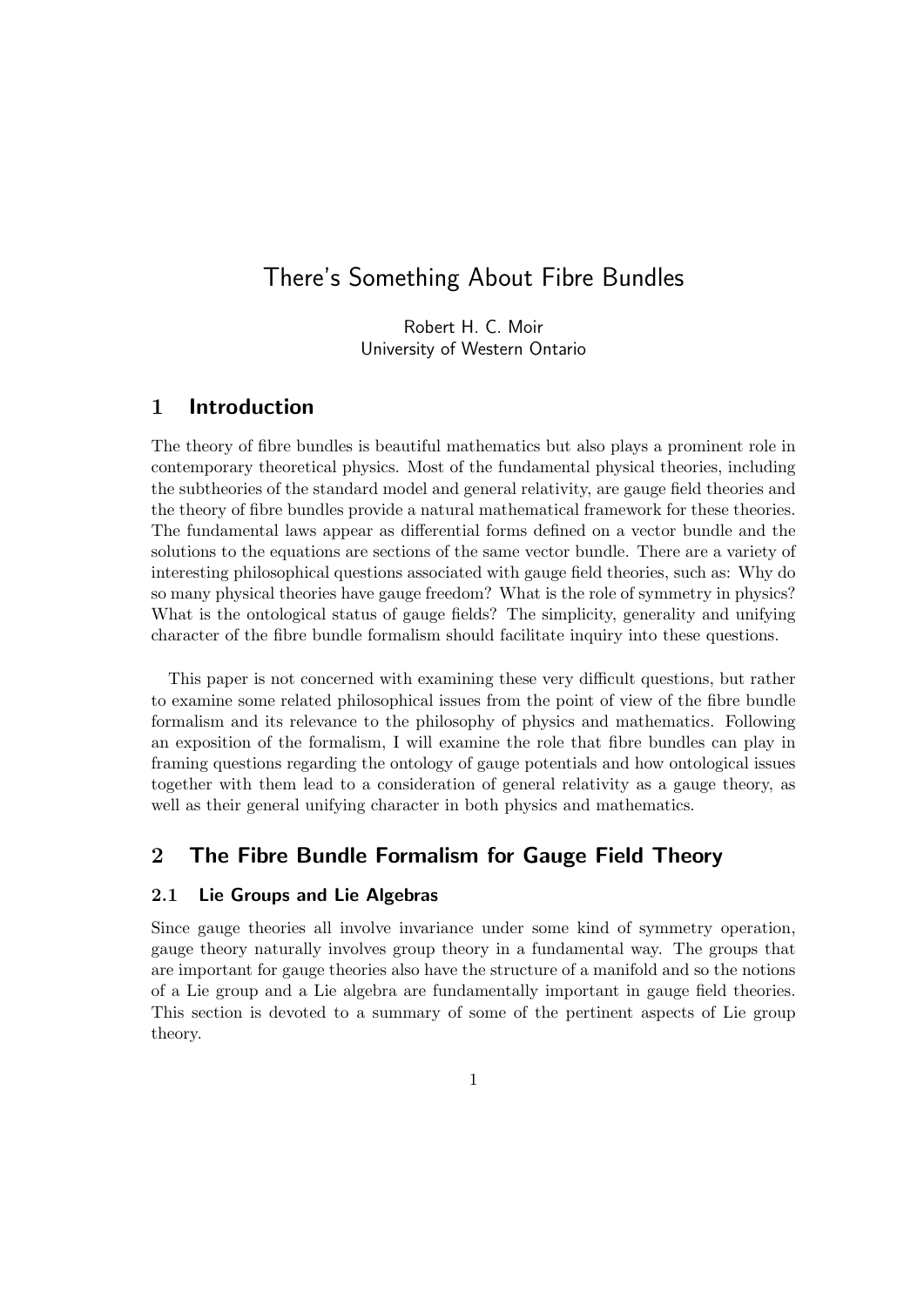A *real Lie group*  $G_L$  is a group that is also a manifold such that the mapping from any element to its inverse and the mapping from any two elements to their product are smooth maps. This last condition is equivalent to the condition that the mapping  $(g_1, g_2) \rightsquigarrow g_1 g_2^{-1}$  is  $C^{\infty}$ . As a result of the smoothness of the group opertations, two classes of maps, the *right* and *left translations* of  $G_L$ , become important.<sup>1</sup> The most common examples of Lie groups, and ones that are particularly important in theoretical physics, are subgroups of the general linear groups  $GL(n,\mathbb{R})$  and  $GL(n,\mathbb{C})$  of inverible  $n \times n$  matricies (with elements in R and C respectively). The general linear groups themselves and many of their subgroups, such as the special linear group  $SL(n)$  (with elements in either  $\mathbb R$  or  $\mathbb C$ ), the orthogonal group  $O(n)$ , the special orthogonal group  $SO(n)$ , the unitary group  $U(n)$ , and the special unitary group  $SU(n)$ , are Lie groups.

Just as in the theory of groups, the concept of a homomorphism is important in Lie group theory. A homomorphism of Lie groups is a homomorphism of groups  $\rho: G \longrightarrow G'$ that is also a smooth map between the underlying manifolds of the two Lie groups. Using this definition it is possible to 'represent' Lie group elements by linear transformations on some vector space  $V$ . Such a mapping is called a Lie group representation, which is a group representation where the homomorphism  $\rho$  is a homomorphism of Lie groups, viz.  $\rho: G \longrightarrow GL(V)$ , where  $GL(V)$  denotes the general linear group of V, is a Lie group homomorphism. It turns out that the map  $G \times V \longrightarrow V$  defined by  $(g, v) \rightsquigarrow \rho(g)v$ , where  $g \in G$  and  $v \in V$ , is a *group action* because the map satisfies the requisite axiom  $(gg', v) = (g, (g', v))$  for any  $g, g' \in G$  and  $v \in V$ .<sup>2</sup>

Lie groups are complicated objects and can be rather difficult to study directly, consequently the Lie Algebra corresponding to a Lie group becomes important because it is closely related to the Lie group but easier to study. Much of this relative ease derives from the fact that the Lie Algebra has an underlying vector space structure. If G is a Lie group, then the Lie algebra of G, denoted  $\mathfrak{g}$ , is the tangent space of the identity element of G,  $T_e$ G. The Lie algebra of a Lie group G encodes most of the structure of the entire Lie group  $G$ , including the group structure and many of the topological properties of G.

Since a Lie group  $G$  is a manifold, we can consider vector fields on  $G$ . The vector fields of interest in connection to Lie algebras are left-invariant and right-invariant vector fields; we will focus on the former of the two. A vector field  $X$  on a Lie group  $G$  is left*invariant* if it is  $l_q$ -related to itself for all  $q \in G$ , i.e.

$$
l_{g*}X = X \text{ for all } g \in G,
$$
\n<sup>(1)</sup>

<sup>&</sup>lt;sup>1</sup>See Appendix B for definitions.

<sup>&</sup>lt;sup>2</sup>This simply follows from the fact that  $\rho$  is a homomorphism and associativity.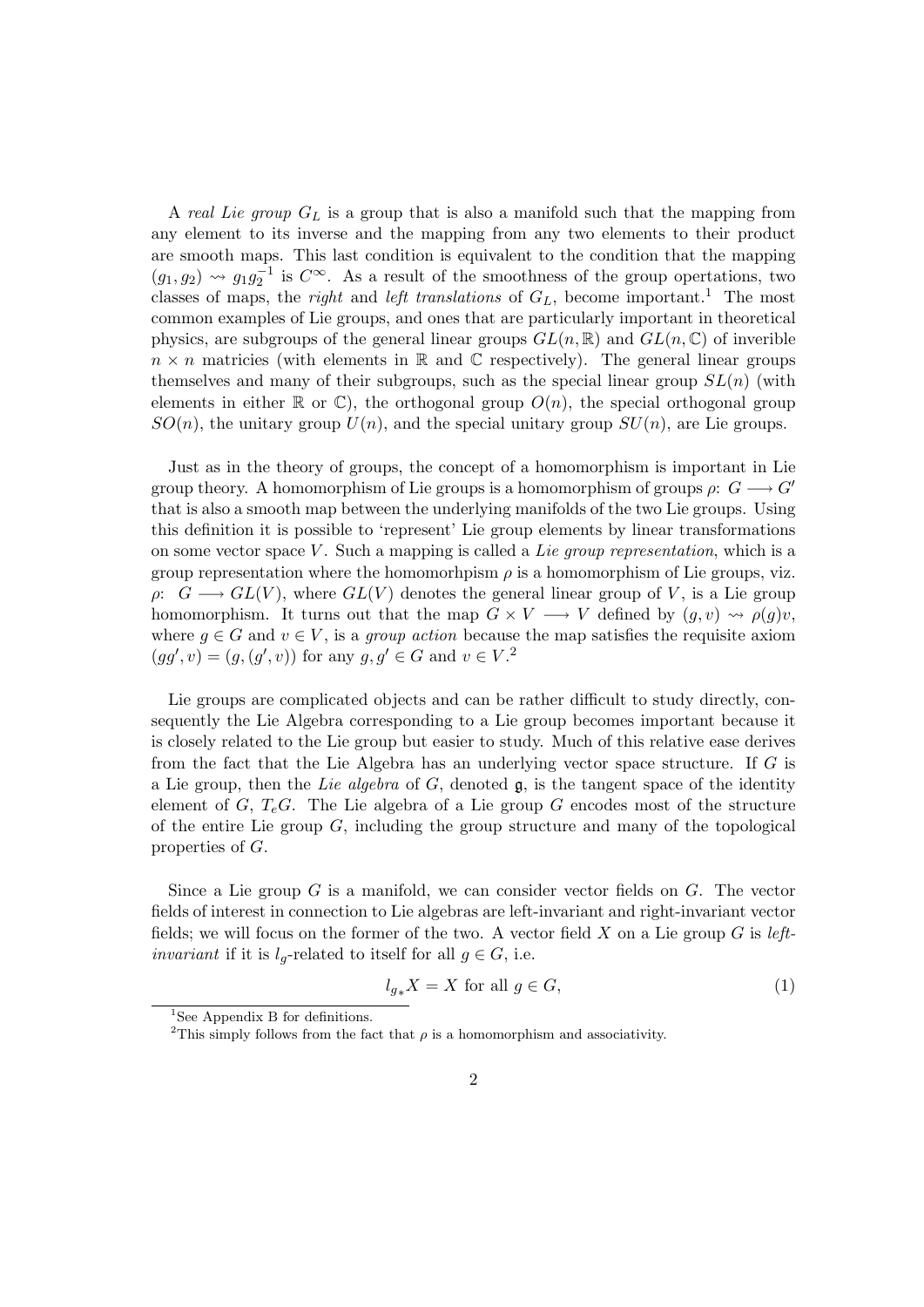where  $l_{g*}$  is the pushing forward of  $l_g$ , the left translation map defined by (17) in Appendix B. The set of all left-invariant vector fields on a Lie group  $G$  is denoted  $L(G)$ and is a real vector space. It is easy to show that for any two left-invariant vector fields  $X_1$  and  $X_2$ , their *commutator* or *Lie bracket*  $[X_1, X_2] \equiv X_1 X_2 - X_2 X_1$  is also a left-invariant vector field. This fact turns  $L(G)$  into an algebra, which, astonishingly, is isomorphic to  $\mathfrak g$ . Accordingly, we may also consider  $L(G)$  to be the Lie algebra of G. This isomorphism allows the definition of a Lie bracket on the Lie algebra. If we let the left-invariant vector field  $L^A$  be the image of  $A \in T_eG$  under the isomorphism and if we let  $A, A' \in T_eG$  then the Lie bracket  $[A, A'] \in T_eG$  is defined to be the unique element in  $T_eG$  such that

$$
L^{[A,A']} = [L^A, L^{A'}],\tag{2}
$$

which is satisifed by

$$
[A, A'] \equiv [L^A, L^{A'}]_e. \tag{3}
$$

This turns  $T_eG$  explicitly into an algebra. With the Lie Bracket defined it is possible to define a homomorphism of Lie algebras as a linear map  $\rho: \mathfrak{g} \longrightarrow \mathfrak{h}$  such that  $\rho([A, A']) =$  $[\rho(A), \rho(A')]$  for all  $A, A' \in \mathfrak{g}.$ 

An important property of Lie Algebras is that if  $\{E_1, E_2, \ldots, E_n\}$ , where  $n = \dim(G)$ , is a basis set for  $L(G) \cong T_eG$ , then the commutator of any of these fields must be a linear combination of them. This enables us to write

$$
[E_{\alpha}, E_{\beta}] = C_{\alpha\beta}{}^{\gamma} E_{\gamma},^3
$$
\n<sup>(4)</sup>

for some  $C_{\alpha\beta}^{\gamma} \in \mathbb{R}$ . The numbers  $C_{\alpha\beta}^{\gamma}$  are called the *structure constants* of the Lie group or Lie algebra because they characterize the structure of the Lie group.

### 2.2 Fibre Bundles

A natural mathematical framework for gauge field theories is that of the fibre bundle formalism. It effects a clear separation of the kinematics, supplied by the structure of the base manifold, which usually represents a physical space or spacetime,<sup>4</sup> and the dynamics, supplied by the specification of a Lagrangian. In the case of Yang-Mills theories, for instance, the group of symmetries of the Lagrangian, the internal symmetry, is made local by constructing a fibre bundle with the fibre being the symmetry group. This, then, enables sections, a connection and curvature to be defined on the bundle which represent physical fields on the base manifold, or physical spacetime. Although

<sup>&</sup>lt;sup>3</sup>Where  $\gamma$  ranges from 1 to n and we are using the Einstein summation convention.

<sup>&</sup>lt;sup>4</sup>The 'physical space or spacetime' must come with a metric, even though this additional structure is not necessesary for the definition of a bundle, because this metric is necessary for a meaningful kinematics.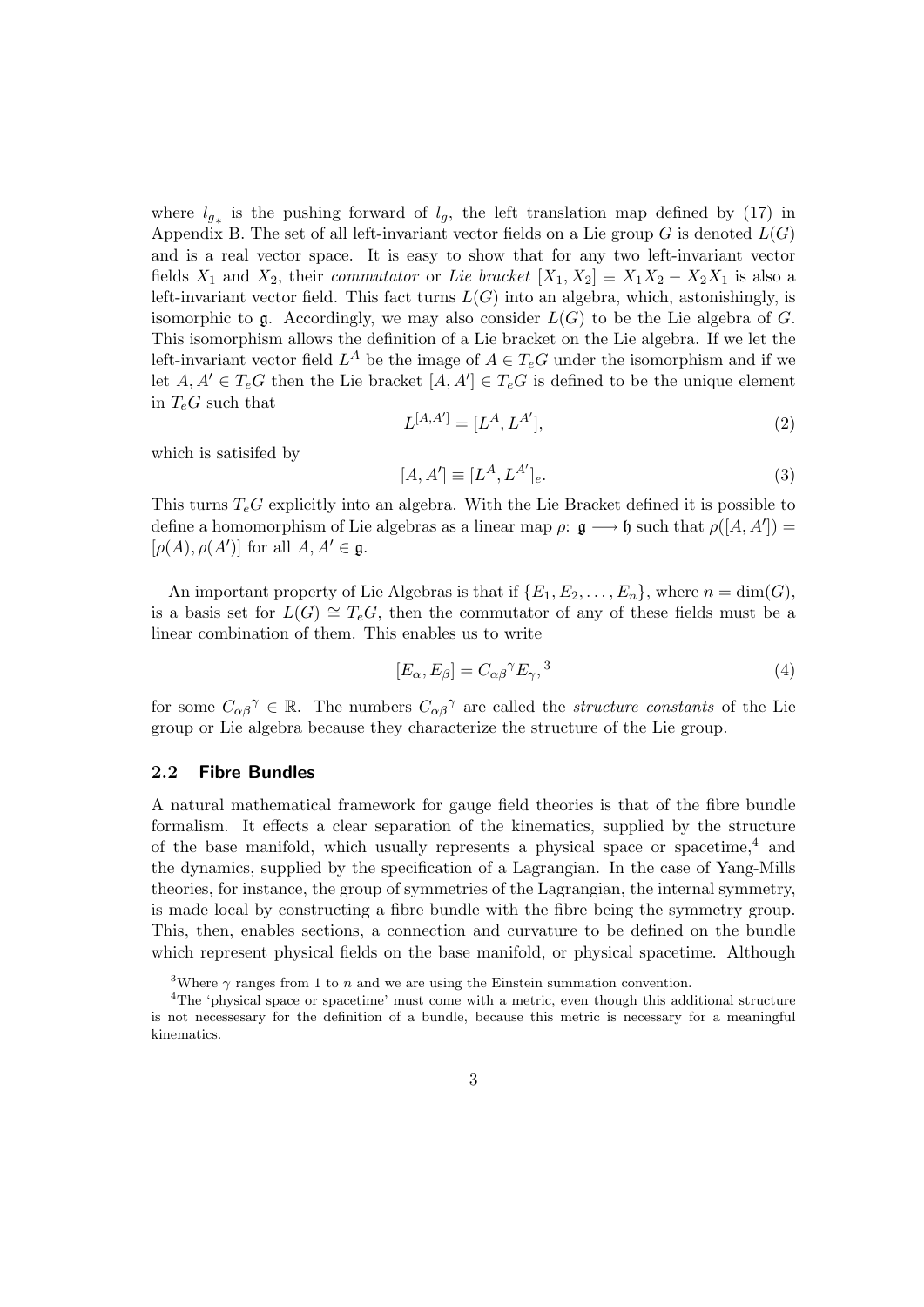general relativity cannot be formulated as a Yang-Mills theory, it can also be formulated using fibre bundles, making the theory of fibre bundles a uniform framework to treat all the fundamental fields in modern physics.

A bundle is defined to be a structure  $(E, \pi, M)$  consisting of a smooth manifold E, a smooth manifold M and an onto smooth map  $\pi: E \longrightarrow M$ .<sup>5</sup> The manifold E is called the total space or bundle space, the manifold M is called the base space, and  $\pi$  is called the projection map. It is common to refer to the bundle as  $E$ , when it is clear what the base space and projection map are. For each point  $p \in M$ , the inverse image of p under π

$$
E_p = \{q \in E : \pi(q) = p\}
$$

is called the fibre over p. Thus, we have that

$$
E=\bigcup_{p\in M}E_p.
$$

If for each  $p \in M$   $E_p$  is homeomorphic to a common space F, then F is known as the fibre of the bundle and the bundle is called a *fibre bundle*. An important example of a fibre bundle is the *tangent bundle TM* formed from the set of all tangent spaces  $T_pM$ of M:

$$
TM = \bigcup_{p \in M} T_p M,
$$

where the projection map  $\pi: TM \longrightarrow M$  is the map from each tangent vector  $v_p \in T_pM$ to the point  $p \in M$  and the fibre of the bundle is  $\mathbb{R}^n$ .

The equivalent of a homomorphism in the case of bundles is a bundle morphism, which, given two bundles  $(E, \pi, M)$  and  $(E', \pi', M')$ , is a map  $\psi: E \longrightarrow E'$  together with a map  $\phi: M \longrightarrow M'$  such that  $\psi$  maps each fibre  $E_p$  into the fibre  $E'_{\phi(p)}$ . It turns out that the map  $\psi$  completely determines the morphism. A bundle morphism is an isomorphism if both  $\phi$  and  $\psi$  are diffeomorphisms. One can construct a smaller version of a bundle, called the *resriction* of a bundle  $(E, \pi, M)$  to a submanifold  $S \subseteq M$ , from total space  $E|_S = \{q \in E | \pi(q) \in S\}$ , base space S and projection map  $\pi|_S$ .

In general, fibre bundles are extrordinarily complex objects. There are, however, simple cases called *trivial bundles*. Such bundles  $(E, \pi, M)$  have the property that they are isomorphic to a *product bundle*  $(M \times F, pr, M)$  for some space F. A more complex,

<sup>&</sup>lt;sup>5</sup>The resriction that E, M and  $\pi$  be smooth technically makes the bundle in question a  $C^{\infty}$ -bundle. For E and M topological manifolds and  $\pi$  continuous,  $(E, \pi, M)$  would be a bundle. But since we are will always have the former restrictions the will be no confusion caused by calling  $C^{\infty}$ -bundles 'bundles.'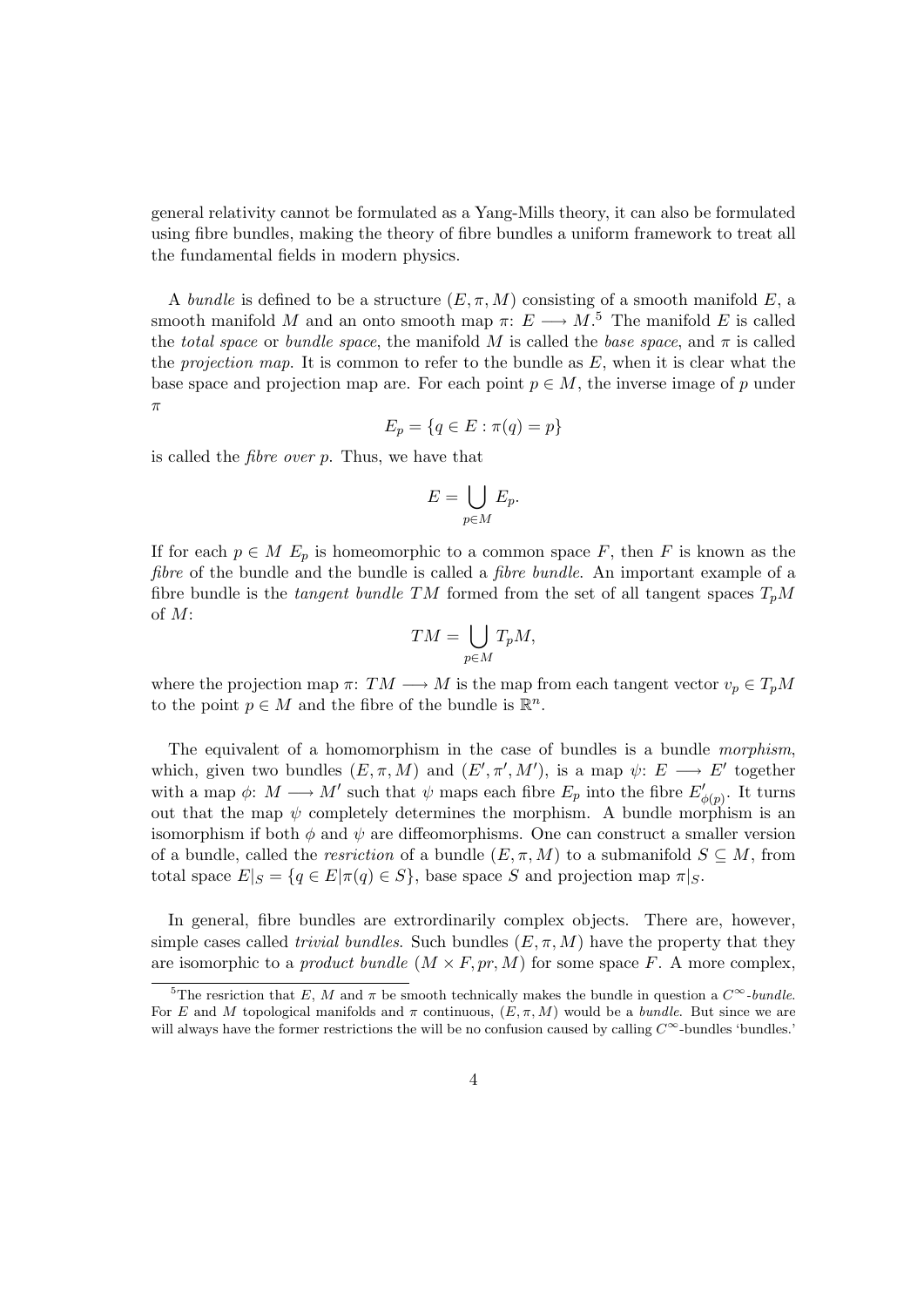but more interesting case is that of a locally trivial bundle. A bundle is called locally trivial with standard fibre F if for each point  $p \in M$ , there is a neighborhood U of p and a bundle isomorphism  $\psi: E|_U \longrightarrow U \times F$ . The bundles of interest in gauge theories are locally trivial.

As mentioned above, the first kind of 'field' that can be defined on a bundle is a section. A section of a bundle  $(E, \pi, M)$  is a map s:  $M \longrightarrow E$  such that the image of each point  $p \in M$  lies in the fibre  $E_p$  over p. Another way of saying this is that  $\pi \circ s = \iota_M$ . Sections have especially nice properties when they are defined on a particular kind of bundle called a vector bundle.<sup>6</sup> The entire space of sections  $\Gamma(E)$  on a vector bundle also has some nice properties. Two of the most important properties of  $\Gamma(E)$  are that it is a module over  $C^{\infty}(M)$  and that for any trivial bundle it has a basis  $e_i$  so that any  $s \in \Gamma(E)$  can be written uniquely as the sum

$$
s = s^i e_i.
$$

This latter property is especially useful in the case of locally trivial vector bundles since it enables one to work with a basis of sections over some neighborhood of a point in the base space. That sections are so important for gauge field theories becomes particularly evident when it is seen that every section of a vector bundle is actually a vector field. This connection can be pushed further by creating various vector bundle constructions.

Many of the same objects, such as duals, direct sums and tensor products, that can be constructed from vector spaces can be constructed from a vector bundle. Given a vector bundle E one can construct the dual bundle

$$
E^* = \bigcup_{p \in M} E_p^*,
$$

where  $E_p^*$  is the dual space of  $E_p$ . Given a basis of sections  $e_i$  there is a unique dual basis  $e^i$  of sections of  $E^*$ . In beautiful similarity to the case of sections of a vector bundle, every section of a dual bundle is a 1-form. A natural example of this is the dual bundle of the tangent space  $TM$ , which is a vector bundle, called the *cotangent bundle* 

$$
T^*M \equiv \bigcup_{p \in M} T_p^*M.
$$

 ${}^{6}$ See definition in Appendix C.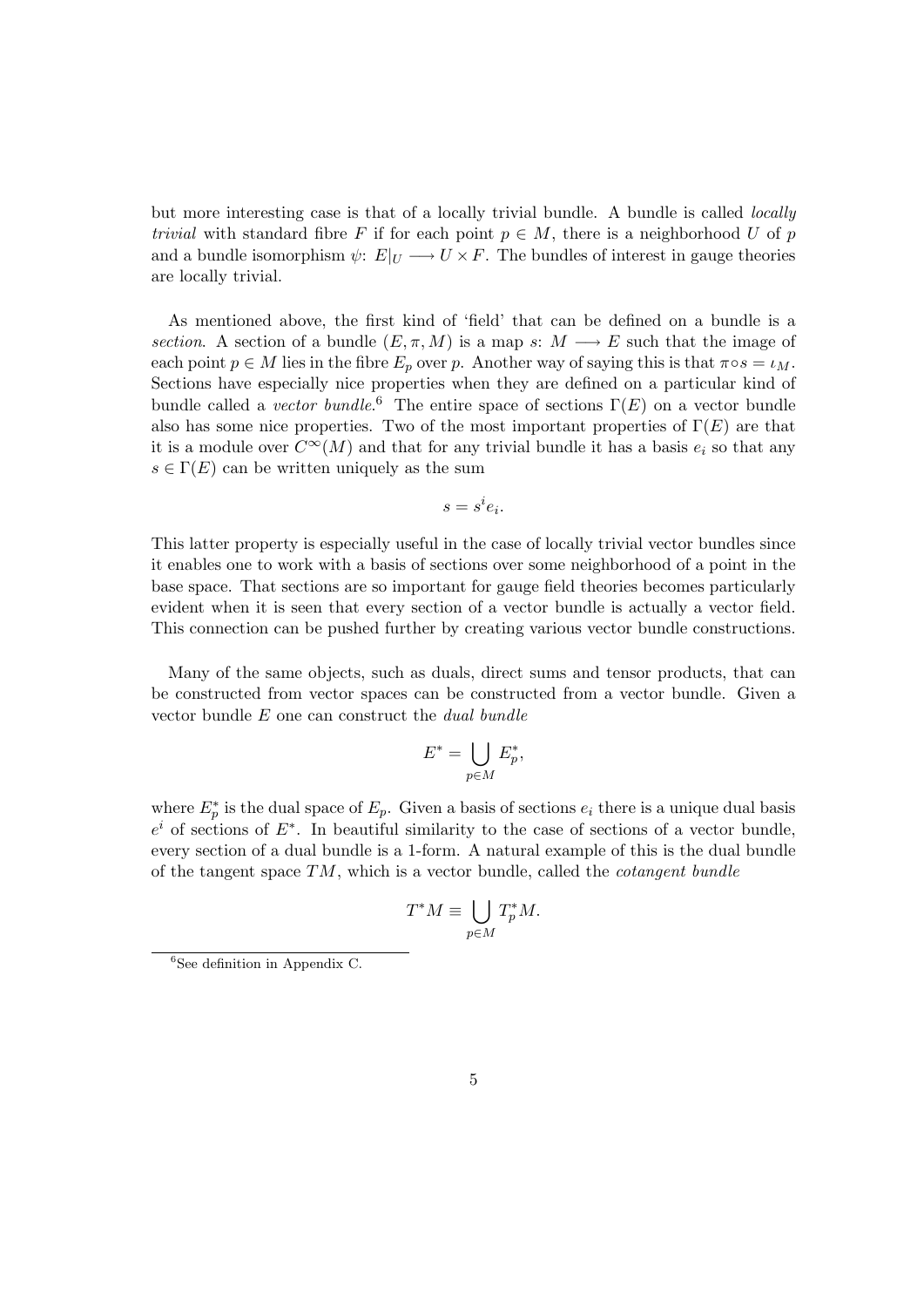Similarly, given two vector bundles  $(E, \pi, M)$  and  $(E', \pi', M)$  it is possible to construct the direct sum vector bundle  $E \oplus E'$  over M, where the fibre over  $p \in M$  is  $E_p \oplus E'_p$ , and the tensor product vector bundle  $E \otimes E'$  over M, where the fibre over  $p \in M$  is  $E_p \otimes E_p'$ . Given a vector bundle  $E$  one can also define an *exterior algebra bundle*  $\Lambda E$  where the fibre over  $p \in M$  is  $\Lambda E_p$ . The sections of the exterior algebra bundle form an algebra when fitted with a wedge product. Such a construction on the cotangent bundle  $T^*M$ generates an object  $\Lambda T^*M$  called the *form bundle*. The differential forms on M are just the sections of the form bundle. Thus we are now able to see that fibre bundles provide a cohesive framework for the treatment of differential forms, which makes it ideal for use in physics since physical laws can be written as differential forms on a manifold. It is also possible to take  $r$  copies of the tangent bundle and  $s$  copies of the cotangent bundle to form the  $(r, s)$  tensor bundle

$$
TM \otimes \cdots \otimes TM \otimes T^*M \otimes \cdots \otimes T^*M. \tag{5}
$$

The sections of this bundle form  $(r, s)$  tensor fields. The  $(r, s)$  tensor bundles are particularly important in general relativity because the important objects, such as the curvature tensor and the metric tensor, are tensor fields.

There is a special way of constructing a vector bundle from local trivial bundles on a manifold M. This is accomplished by taking an open cover of a manifold  $M$ , forming trivial bundles with each of the sets of the cover and some vector space  $V$ , and gluing the trivial bundles together to form a vector bundle.<sup>7</sup> The bundles constructed this way are called  $G$ -bundles because a group  $G$  is required to specify how the pieces connect together. G-bundles are fibre bundles of particular interest in gauge theory because gauge fields in Yang-Mills theories are described as sections of such bundles where the group  $G$  is the internal symmetry group of the particular force in question. In the case of electromagnetism, the gauge group is  $U(1)$ , and thus the  $U(1)$ -bundle is fundamental to the fibre bundle formulation of electromagnetism.

This finally brings us to the issue of gauge transformations. In order to state the definition precisely we need a few more definitions. If we generalize the notion of an endomorphism to vector bundles we can construct a bundle called the endomorphism bundle. Given a vector bundle E over a manifold M, the endomorphism bundle  $End(E)$ is the bundle  $E \otimes E^*$ . The name is well chosen since the sections of  $End(E)$  are vector bundle morphisms from  $(E, \pi, M)$  to itself. It turns out that each section of  $End(E)$ is a  $C^{\infty}$ -linear map  $T: \Gamma(E) \longrightarrow \Gamma(E)$ , mapping sections to sections. The notion of an endomorphism bundle ties into the consideration of gauge transformations in the context of G-bundles since the transformations  $T(p)$  that live in the gauge group G or

 $^7$  See Appendix D for a formal summary of this construction.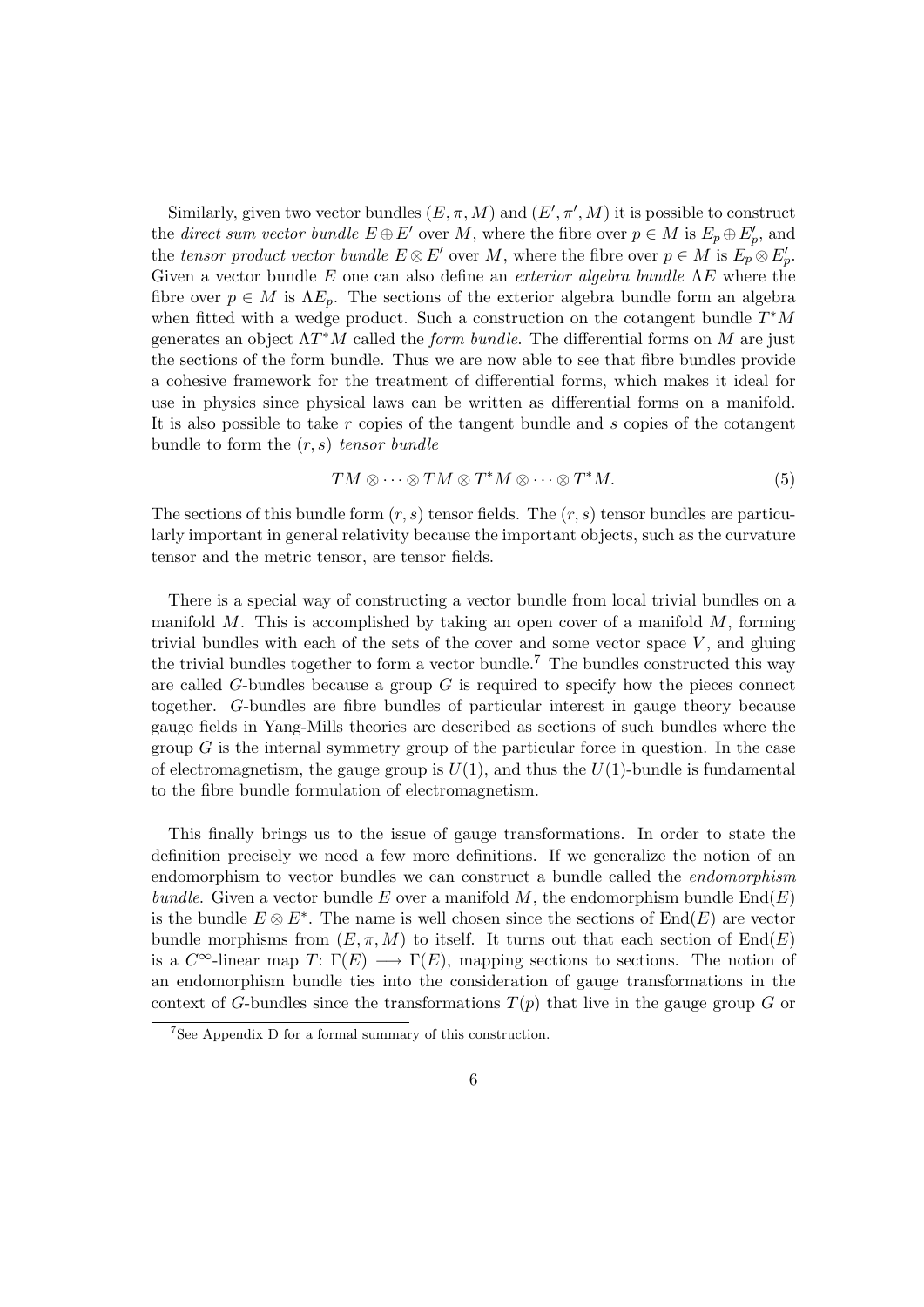Lie algebra  $\mathfrak{g}^8$  are actually elements of the fibres  $\text{End}(E_p)$  of  $\text{End}(E)$ . Tying things together, T lives in g if  $T(p)$  lives in g for all  $p \in M$ . Now, if  $(E, \pi, M)$  is a G-bundle, where G is some Lie group, and  $T \in End(E)$  then T is a *gauge transformation* if  $T(p)$ lives in G for all  $p \in M$ . The set of all *gauge transformations* forms a group, which we will denote  $G$ , to distinguish it from the *gauge group*  $G$  of the  $G$ -bundle.

#### 2.3 Connection and Curvature

In order to consider derivatives of sections it is necessary to introduce a new object called the connection. Suppose that  $(E, \pi, M)$  is a vector bundle and v is a vector field, then a connection on M is a function  $D_v: \Gamma(E) \longrightarrow \Gamma(E)$ ,  $s \rightsquigarrow D_v s$ , that is  $C^{\infty}$ -linear in v and real-linear<sup>9</sup> in  $s \in \Gamma(E)$  and satisfies the Leibniz law

$$
D_v(fs) = v(f)s + fD_v s,
$$

for any  $v \in \mathbb{V}(M), s \in \Gamma(E)$  and  $f \in C^{\infty}(M)$ .  $D_v s$  is called the *covariant derivative* of s in the direction of v. If we work locally in some open set  $U \subseteq M$  with local coordinates  $x^{\mu}$ , the corresponding basis of coordinate vector fields  $\partial_{\mu}$  and basis of sections of E over  $U$ , then we may obtain the expression

$$
D_{\mu}e_j \equiv D_{\partial_{\mu}}e_j = A^i_{\mu j}e_i,\tag{6}
$$

where the functions  $A^i_{\mu j}$  satisfying this relation are called the components of the vector potential. The vector potential is useful because it enables one to obtain an expression for the covariant derivative of a section  $s$  over  $U$  in the direction of  $v$ 

$$
D_v s = v^{\mu} (\partial_{\mu} s^i + A^i_{\mu j} s^j) e_i.
$$
\n<sup>(7)</sup>

From the linearity of the last term in equation (7) it can be seen that the vector potential maps a section and a vector field to another section. This enables one to consider the vector potential as a section of the bundle  $\text{End}(E|_U) \otimes T^*U$ , making the vector potential an  $End(E)$ -valued 1-form. With this one can define the vector potential A to be

$$
A = A^i_{\mu j} e_i \otimes e^j \otimes dx^\mu,
$$

and by suppressing the 'internal indicies'  $i$  and  $j$  the components can be written as

$$
A_{\mu} = A_{\mu j}^{i} e_{i} \otimes e^{j}.
$$

<sup>8</sup>The phrase 'live in' is technical and is defined in Appendix C.

 $9^9$ Or complex-linear if E is a complex vector bundle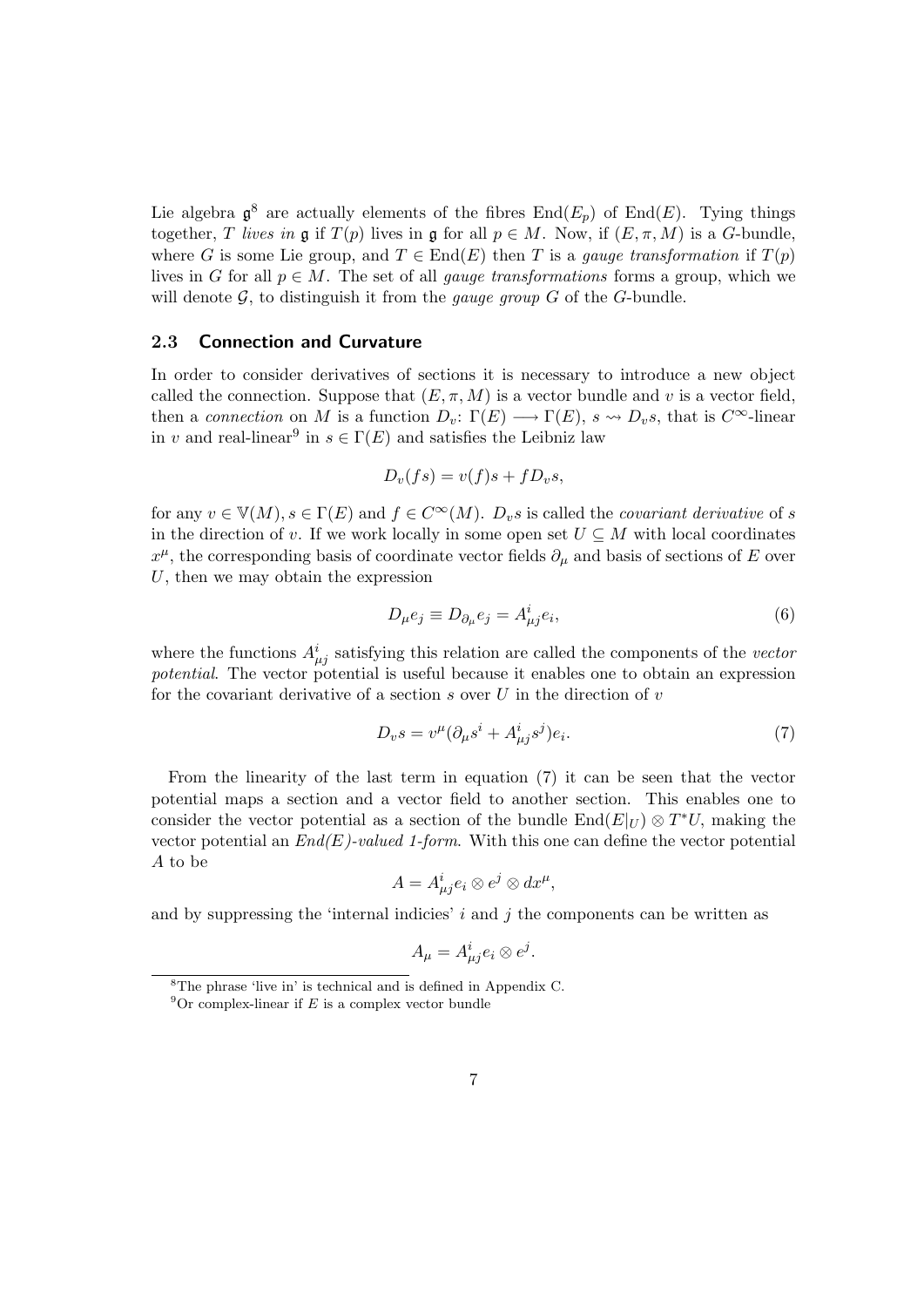This makes each of the components  $A_\mu$  a section of End(E). The power of this way of defining the vector potential is that A can be considered to be an  $\text{End}(E)$ -valued 1-form on the entire manifold M. This enables us to give an expression for A

$$
A=\sum_i T_i\otimes\omega_i,
$$

where the  $T_i$  are sections of  $End(E)$  and the  $\omega_i$  are 1-forms on M. From this it can be seen that

$$
A(v) = \sum_{i} \omega_i(v) T_i
$$

defines a section of  $End(E)$ . It turns out that any connection D can be written as  $D^0 + A$ :

$$
D_v s = (v(s^i) + A^i_{\mu j} v^{\mu} s^j) e_i = D_v^0 s + A(v) s.
$$
\n(8)

The connection  $D^0$  is called the *standard flat connection*.

Besides enabling one to differentiate sections, the connection also allows one to move around the vectors in the fibres of vector bundles with minimal change in the direction of the vector. This shifting around of vectors is called *parallel transport*. Suppose  $(E, \pi, M)$ is a vector bundle with a connection D defined on it. Let  $\gamma: [0, T] \longrightarrow M$  be a smooth map from p to q and suppose that for  $t \in [0, T]$ ,  $u(t)$  is a vector in the fibre of E over  $\gamma(t)$ . Then  $u(t)$  is parallel transported along  $\gamma$  if the following condition holds for all t:

$$
D_{\gamma'(t)}u(t) \equiv \frac{d}{dt}u(t) + A(\gamma'(t))u(t) = 0.
$$
\n(9)

The object  $D_{\gamma'(t)}u(t)$  is called the *covariant derivative*. This allows one to determine the vector  $u(t)$  in  $E_{\gamma(t)}$  such that

$$
u(0) = u, \qquad D_{\gamma'(t)}u(t) = 0
$$

by solving a linear differential equation.

A companion object to the connection is an object called the curvature, which is a measure of the failure of covariant derivatives to commute. Given a vector bundle  $(E, \pi, M)$ , two vector fields v and w on M and a connection D, the curvature  $F(v, w)$ is defined to be the operator on sections of  $E$  defined by

$$
F(v, w)s = D_v D_w s - D_w D_v s - D_{[v, w]} s,
$$

where the last term is included to correct for the fact that the covariant derivatives may fail to commute because the vector fields  $v$  and  $w$  fail to commute, i.e. have nonvanishing Lie bracket. The curvature has the property that it is  $C^{\infty}$ -linear over v, w and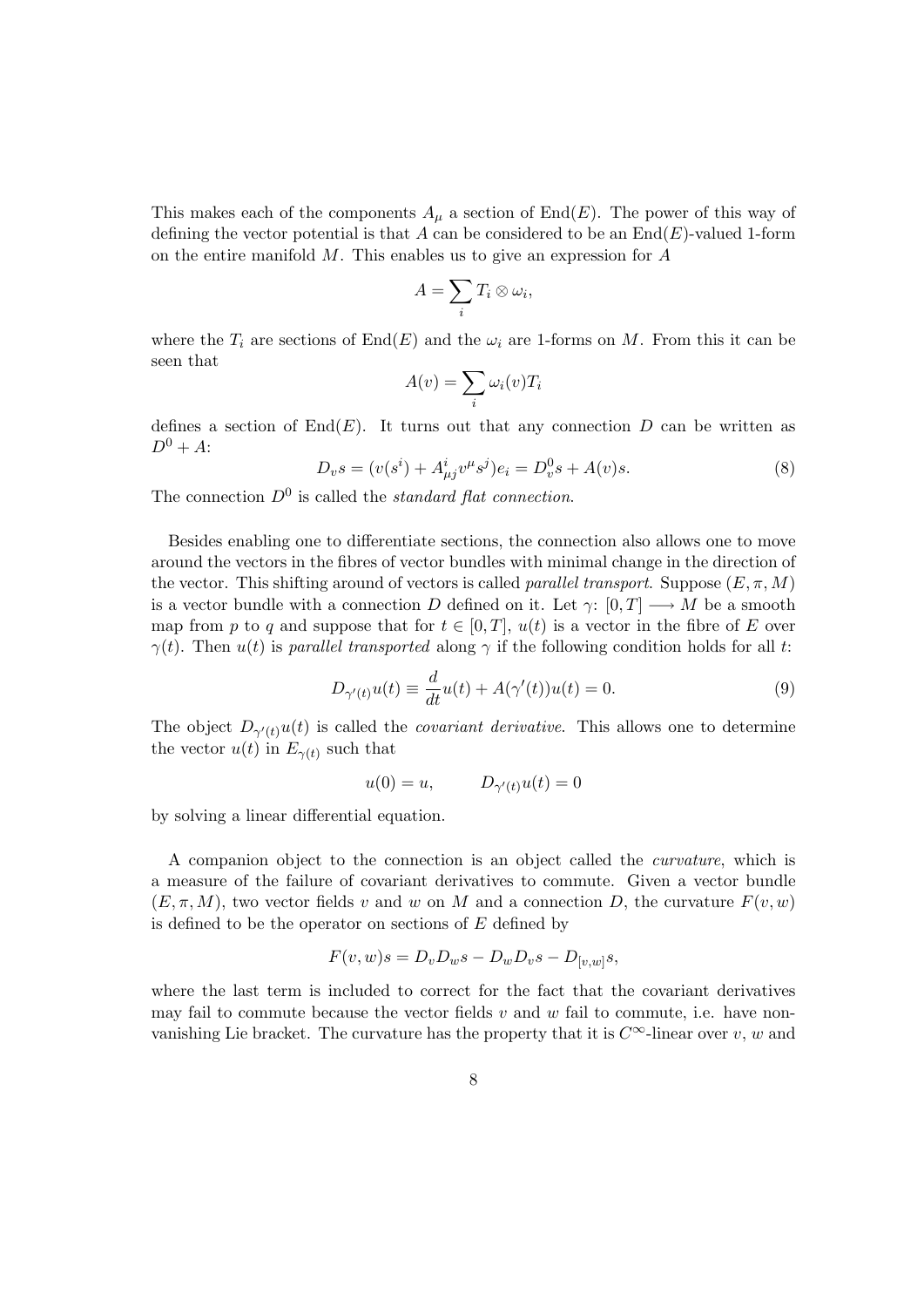s. A connection with curvature zero,  $F(v, w) = 0$  for any v, w and s, is a flat connection. Analogous to the case of the connection, it is possible to consider the curvature to be an End(E)-valued 2-form. If we let  $F_{\mu\nu}$  be the section of End(E) given by

$$
F_{\mu\nu} = F(\partial_{\mu}, \partial_{\nu}),
$$

then  $F(v, w) = v^{\mu}w^{\nu}F^{\mu\nu}$  by linearity so that if  $e_j \otimes e^i$  is a local basis of sections for  $End(E)$ , then we have

$$
F_{\mu\nu} = F_{\mu\nu i}^j e_j \otimes e^i.
$$

The functions  $F^j_{\mu\nu i}$  are the components of the curvature. This is made concrete by defining the *curvature* 2-form  $F$  to be an  $\text{End}(E)$ -valued 2-form

$$
F = \frac{1}{2} F_{\mu\nu} dx^{\mu} dx^{\nu},
$$

a section of the bundle  $\text{End}(E) \otimes \Lambda T^*M$ .

### 3 Fibre Bundles in Philosophy

The theory of fibre bundles enables the formulation of the theories of each of the four known fundamental forces of nature. The theories of the strong, weak and electromagetic fields are quantized Yang-Mills theories, which can be formulated as quantized versions of the corresponding classical Yang-Mills theories. The classical Yang-Mills theories<sup>10</sup> fundamentally involve  $G$ -bundles, where  $G$  is the gauge group of the theory in question:  $U(1)$  for electromagnetism;  $U(1) \times SU(2)$  for electroweak theory; and  $SU(3)$  for the strong theory. The quantized versions of these three theories (QED, GWS electroweak theory and QCD) form the main part of the standard model of particle physics. General relativity, though a very different sort of theory, can also be formulated using fibre bundles but the fundamental vector bundle is the tangent bundle of the spacetime manifold.<sup>11</sup>

The rest of this paper is concerned with a survey of some philosophical issues in order to examine the role that the fibre bundle formalism plays in the clarification of some of the philosophical, particularly ontological, issues that are raised by the standard model and general relativity and in the interplay between physics and mathematics.

 $10$ Any consideration of Yang-Mills theories in this paper will be resricted to the classical versions.  $11$ It is possible to set up general relativity using a G-bundle as well, where the total space is the bundle of frames  $\mathbf{B}(M)$ ,  $G = GL(n, \mathbb{R})$  and the fibre  $F = \mathbb{R}^n$  but we will not consider this formulation here.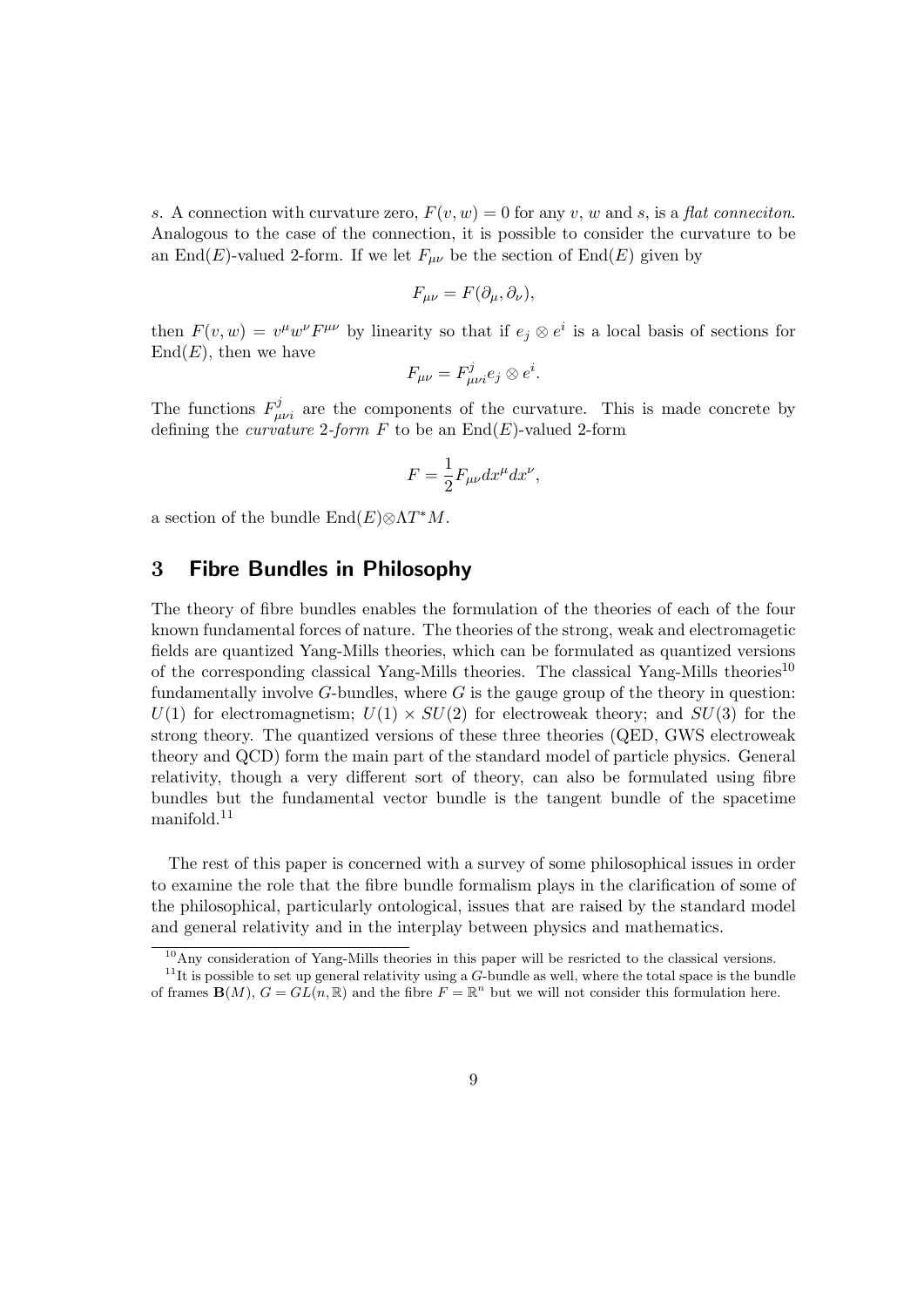#### 3.1 Ontology of Gauge Potentials

In classical electromagnetism the electromagnetic field can be calculated from a gague potential called the 4-vector potential  $A_u = (V, \vec{A})$ , where V is the scalar potential and  $\vec{A}$  is the vector potential,<sup>12</sup> which are related to the electric (vector) field  $\vec{E}$  and the magnetic (pseudo-vector) field  $\vec{B}$  by  $\vec{E} = -\frac{1}{c}$ c  $\frac{\partial \vec{A}}{\partial t} - \vec{\nabla}V$  and  $\vec{B} = \vec{\nabla} \times \vec{A}$ . The gauge field corresponding to  $A_\mu$  is the electromagnetic tensor field  $F_{\mu\nu} = \partial_\mu A_\nu - \partial_\nu A_\mu$ , which has as its components the components of the electric and magnetic fields. The striking feature of  $A_\mu$  is that  $F_{\mu\nu}$  is invariant under the gauge transformation

$$
A_{\mu} \longrightarrow A'_{\mu} = A_{\mu} - \partial_{\mu} \Lambda,
$$

for some differentiable scalar function  $\Lambda$ , which is what makes  $A_{\mu}$  a gauge potential.

For classical particle dynamics, it is  $F_{\mu\nu}$  that determines the evolution of a particle in an electromagnetic field and  $A_\mu$  is just a convenient means for doing calculations. For the quantum mechanical treatment of a particle, however, it is the 4-vector potential that appears in the dynamical equation (Schrödinger's equation) and this as it turns out, causes  $A_{\mu}$  to have observable consequences.<sup>13</sup> The effect that can be attributed to the 4-vector potential is, of course, the Aharonov-Bohm effect. The effect is produced in a two slit experiment in which a solenoid is inserted between the slits on the screen side of the experiment. It turns out that there is an observable shift in the interference pattern on the screen due to the non-zero magnetic field from the solenoid, even though the field value is, or can be made to be, zero outside of the solenoid. This observable effect has been attributed to the 4-vector potential, barring some action at a distance of the electromagnetic field, which implies that  $A_\mu$  is somehow physically realized and is not just a calculational aid.

The aspect of this that makes giving a physical interpretation to the 4-vector field  $A_{\mu}$  so difficult is that the shift in the interference pattern, as well as  $F_{\mu\nu}$  of course, is identical for any  $A'_{\mu}$  obtained by a gauge transformation from  $A_{\mu}$ . This makes it difficult to suppose that each  $A_\mu$  corresponds to something physically real since this would imply a radical underdetermination in the theory. Given the character of the situation it seems more natural to consider the physically real entity to be an element of the space of 4-vector potentials modulo gauge transformations, so that each  $A_\mu$  is

<sup>&</sup>lt;sup>12</sup>The vector potential  $\vec{A}$ , perhaps more appropriately called the 3-vector potential, should not be confused with the vector potential  $A_\mu$  from the previous section. As the notation suggests, the 4-vector potential  $A_\mu$ , however, is a special case of the vector potential  $A_\mu$  from the previous section.

<sup>&</sup>lt;sup>13</sup>Note that this does not require QED since we can consider a quantum mechanical particle moving in a classical electromagnetic field.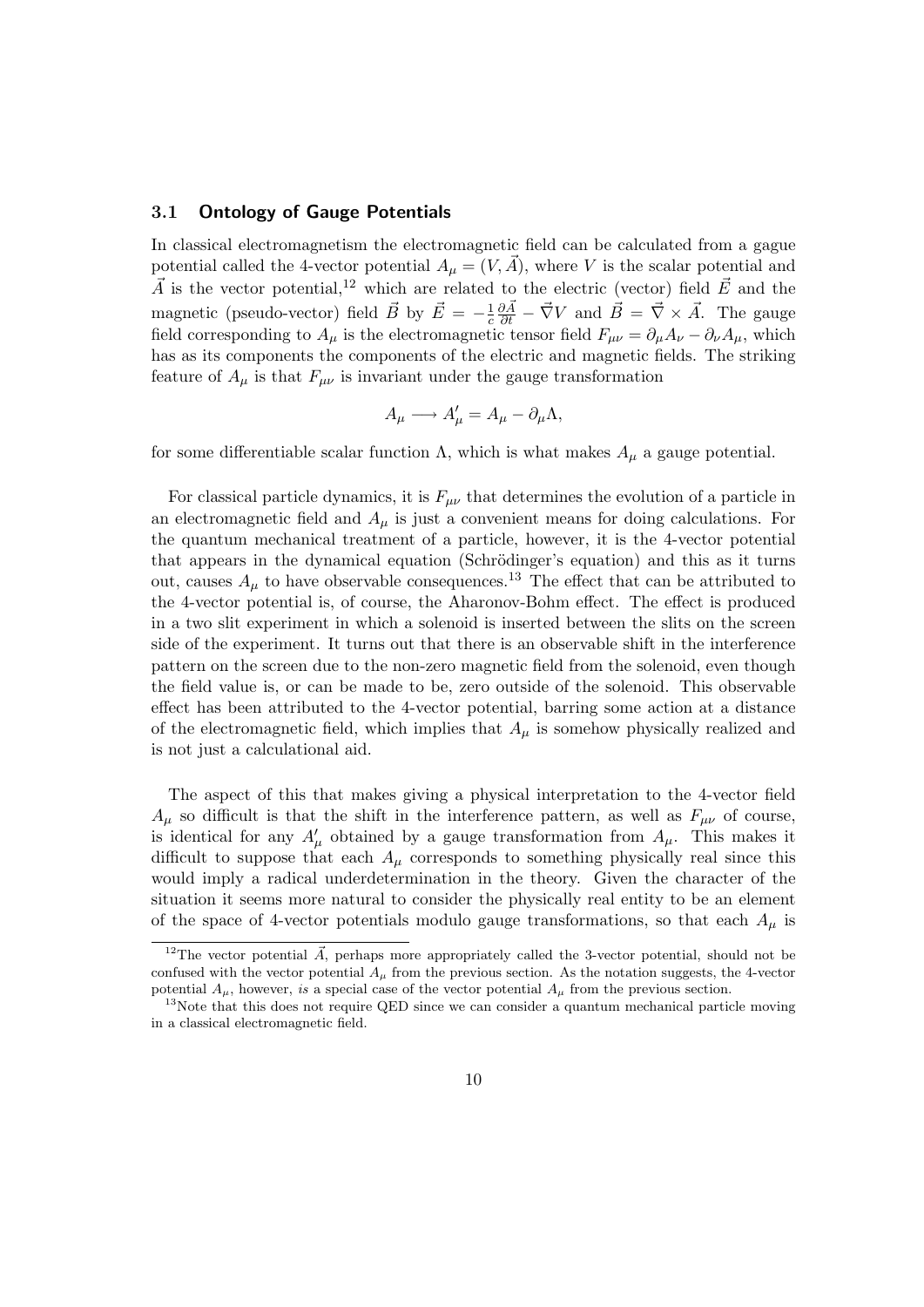really just a representative of an equivalence class. This of course requires a deeper examination. Before we take these ontological questions any further it is necessary to bring the other gauge fields into the mix.<sup>14</sup>

The classical Yang-Mills theories are all generalizations of electromagnetism and, consequently, share much of the same general structure. One of the most important structural features of this class of theory is a *qauge potential* from which the corresponding gauge field can be obtained by covariant differentiation. The theory of fibre bundles provides a nice way of making the similarities clear. The fundamental bundle for such a gauge field theory is a G-bundle  $(E, \pi, M)$ , where the Lie group G acts freely on the total space  $E$ . Such a bundle is called a *principal fibre bundle* with fibre  $G$ , the *structure group* of the bundle. In the case of Yang-Mills theories  $M$  is the spacetime manifold or some object mathematically related to it. The gauge potential<sup>15</sup> is determined by a G-connection on this principal fibre bundle. The vector potential is the quantity A when represented as in equation  $(8)$ . Given a particular section of E, which corresponds to a specification of the gauge, the vector potential can be locally expressed uniquely in the familiar form  $A_{\mu}$  as described in the previous section by pulling back the one-form field onto the manifold M. The gauge field<sup>16</sup> is then represented by the curvature of the vector potential. Similarly the gauge field can be given the usual local coordinate representation  $F_{\mu\nu}$ , a 2-form field on M, by pulling back the curvature.

Depending on the topological characteristics of the bundle, sections may only be definable locally. In such a case the terms 'section' and 'gauge transformation' must be predicated by the term 'local.' It turns out that the lack of 'magnetic monopoles' in the given Yang-Mills theory obviates this restriction, allowing the definition of global sections and gauge transfomations. As is reflected by the divergence free magnetic field in Maxwell's equations, there do not appear to be any 'electromagnetic' magnetic monopoles, so that the vector potential can be given a global description as a 1-form field on M.

The fibre bundle formalism also makes plain the connection between the principal fibre bundle for the theory and other associated vector bundles<sup>17</sup> derived from it that describe other aspects of a given system. An example of this that is relevant to the present case is that a quantum mechanical particle can be represented by an associated vector bundle that is a G-bundle where the fibre is not the gauge group  $G$  itself but a representation

<sup>&</sup>lt;sup>14</sup>The exposition to follow owes much to Healey's paper [5].

<sup>&</sup>lt;sup>15</sup>The usual electromagetic 4-vector potential in the case of electromagnetism

<sup>16</sup>The electromagnetic field in the case of electromagnetism

<sup>&</sup>lt;sup>17</sup>It is possible to generate new vector bundles from a principal fibre bundle using the action of  $G$ , see [6] pp. 135-36. Such bundles are called associated vector bundles.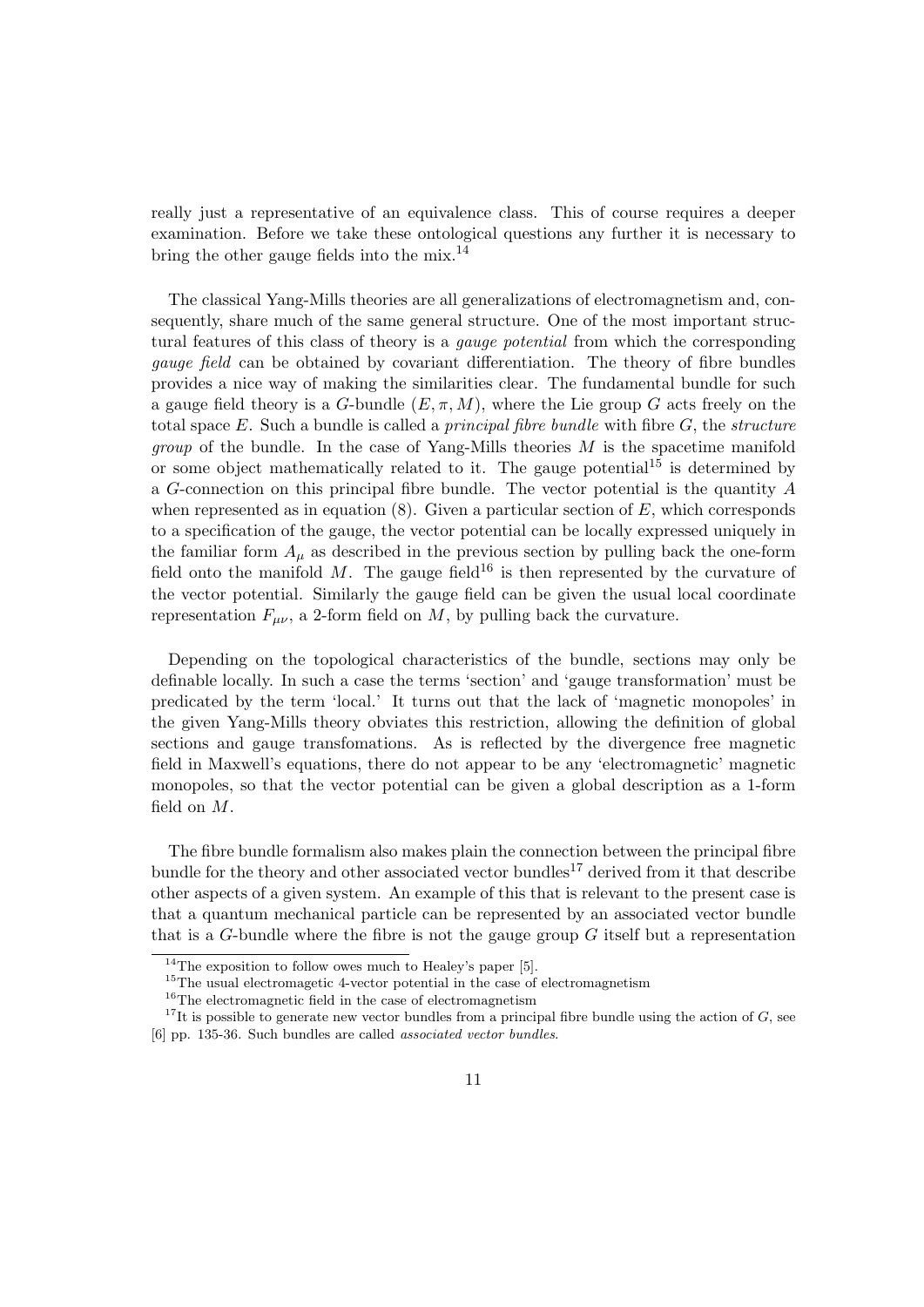of it and the base space is the same spacetime manifold  $M$ . The wave-function of a particle in the position representation is given by a section of this vector bundle. The value of the section for a particular  $p \in M$  is the phase of the wave-function in that position representation. Interestingly, there is a one to one correspondence between sections of the principal bundle and sections of the associated bundle. This implies that a gauge transformation on the principal bundle induces a gauge transformation on the associated bundle. The gauge transformations on both bundles leave the physics of both the particle and the electromagnetic field invariant, so 'gauge transformation' is an appropriate term for both. The fact that the associated gauge transformations of the gauge potential and the wave-function come out of the mathematics rather than having to be imposed seems to be a strength of the fibre bundle formulation.

Thus, it is clear that the fibre bundle formalism makes plain the connection between the gauge fixing of the gauge potential and the phase of the wave-function of a particle evolving in the presence of the corresponding gauge field. It is also instructive because it gives a coordinate free representation of all of the physical objects involved. Despite these advantages, however, the choice of a connection on the principal fibre bundle does not uniquely specify the gauge field and the phase of the wave-function. Cerain G-connections of the principal fibre bundle that are related by a gauge transformation q from the group  $\mathcal{G}$ , described in the previous section, leave the physics invariant. G-connections related in this way are called gauge-equivalent, Thus the gauge potential A is not a good candidate for a physically real object since it retains the same underdetermination of  $A_\mu$  mentioned above. This is so since there is no evidence that gauge-equivalent quantities are experimentally distinguishable. Thus, we seek some kind of gauge-invariant quantity that could represent the 'physical' gauge potential, viz., a mathematical object that represents the phenomenon that gives rise to the phase shift in the Aharonov-Bohm effect (or its equivalent for other gauge fields).

Following the intuition described above, the fibre bundle formalism naturally suggests a corresponding candidate. Denoting the space of G-connections on the principle fibre bundle by  $A$ , the quotient  $A/G$ , called the space of connections modulo gauge transformations, is this candidate space of gauge-invariant quantities. Thus, then the 'physical' gauge potential would correspond to an element of  $\mathcal{A}/\mathcal{G}$ . Such a construction is more natural in the case of the fibre bundle theory since  $\mathcal{A}/\mathcal{G}$  is an object of independent interest in gauge theory. Healey [5], however, suggests another gauge-invariant quantity to correspond to the 'physical' gauge potential, namely *Wilson loops*.<sup>18</sup> This is a sensible

<sup>&</sup>lt;sup>18</sup>A Wilson loop is formed by taking the trace of the holonomy around a loop in  $M$ . The holonomy of a curve from p to q in M given some connection D is a map from  $E_p$  to  $E_q$  taking each vector in  $E_p$ to its parallel transported counterpart in  $E_q$ . In the case where the curve is a loop, the holonomy is a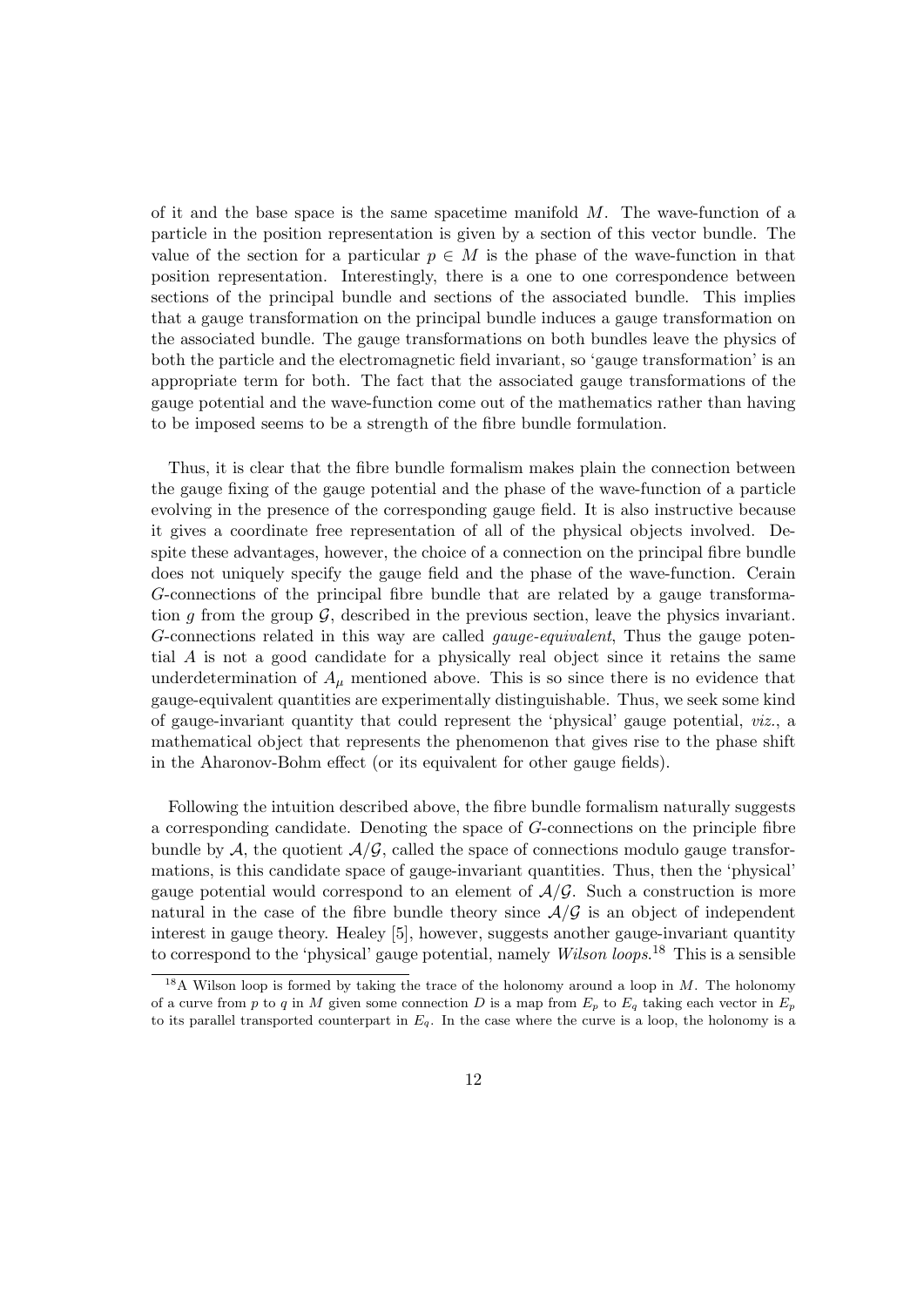suggestion since in the case of electromagnetism, a  $U(1)$  gauge theory, the Wilson loop is simply the phase acquired by a charged particle as it moves around a loop in the vector potential corresponding to the G-connection and this is precisely the sort of phase that gives rise to interference effects like the Aharonov-Bohm effect [2]. Interestingly, for abelian gauge theories, such as electromagnetism, the holonomy itself is gauge-invariant but for non-abelian gauge theories only the Wilson loop is gauge-invariant [2]. A further discussion of this is beyond the scope of this paper, so I will move on to discuss how fibre bundles tie into ontological issues in the case of general relativity.

#### 3.2 Relationism versus Substantivalism in General Relativity

The debate between substantivalists, who consider spacetime (or just space) to be ontologically prior to matter-energy, and relationists, who give ontological priority to spatiotemporal relations between material entities, has been going on since the time of Newton and Liebniz. The character of the recent debate bears little similarity to the original one between Newton and Leibniz, however, because since the development of gauge theories, especially electromagnetism—the original gauge theory, it has become necessary to consider matter-energy fields rather than particles, and because the geometric properties of spacetime itself have been attached to a special field, namely the metric field, since the development of general relativity. The consideration of the metric as another sort of field comes from the fact that it, as all gauge fields do, contains energy-momentum, $^{19}$  which implies that it should be considered as a 'material' object contained within spacetime and should not be considered part of spacetime itself. Thus, the recent tradition, notably Earman [3] and Earman and Norton [4], has been to consider the bare manifold  $M$  to be spacetime. Then the point of debate is whether or not the spacetime manifold is substantival.

In the wake of the collapse of logical positivism there was a revitalization of scientific realism among philosophers, including realism about spacetime. The weight of support has now switched over to the relationsim side as a result of the (re-)discovery of arguments that challenge substantivalism. The most prominent such argument is a modern form of Einstein's 'hole argument' given by Earman and Norton [4]. The argument uses a model theoretic approach to show that manifold substantivalism leads to a pernicious form of indeterminism for a large class of spacetime theories. The argument proceeds as follows. First of all, a model of a local spacetime theory consists of an  $(n+1)$ -tuple  $(M, O_1, \ldots, O_n)$ , where M is a manifold and the  $O_i$  comprise a set n geometric objects, subject to the following condition: a subset of the  $O_i$  vanish, giving the field equations

map from  $E_n$  to itself, where p is the starting point of the loop.

<sup>&</sup>lt;sup>19</sup>Particularly in the form of gravitational waves, predicted by general relativity, which can exist in a universe in which all gauge fields are zero everywhere.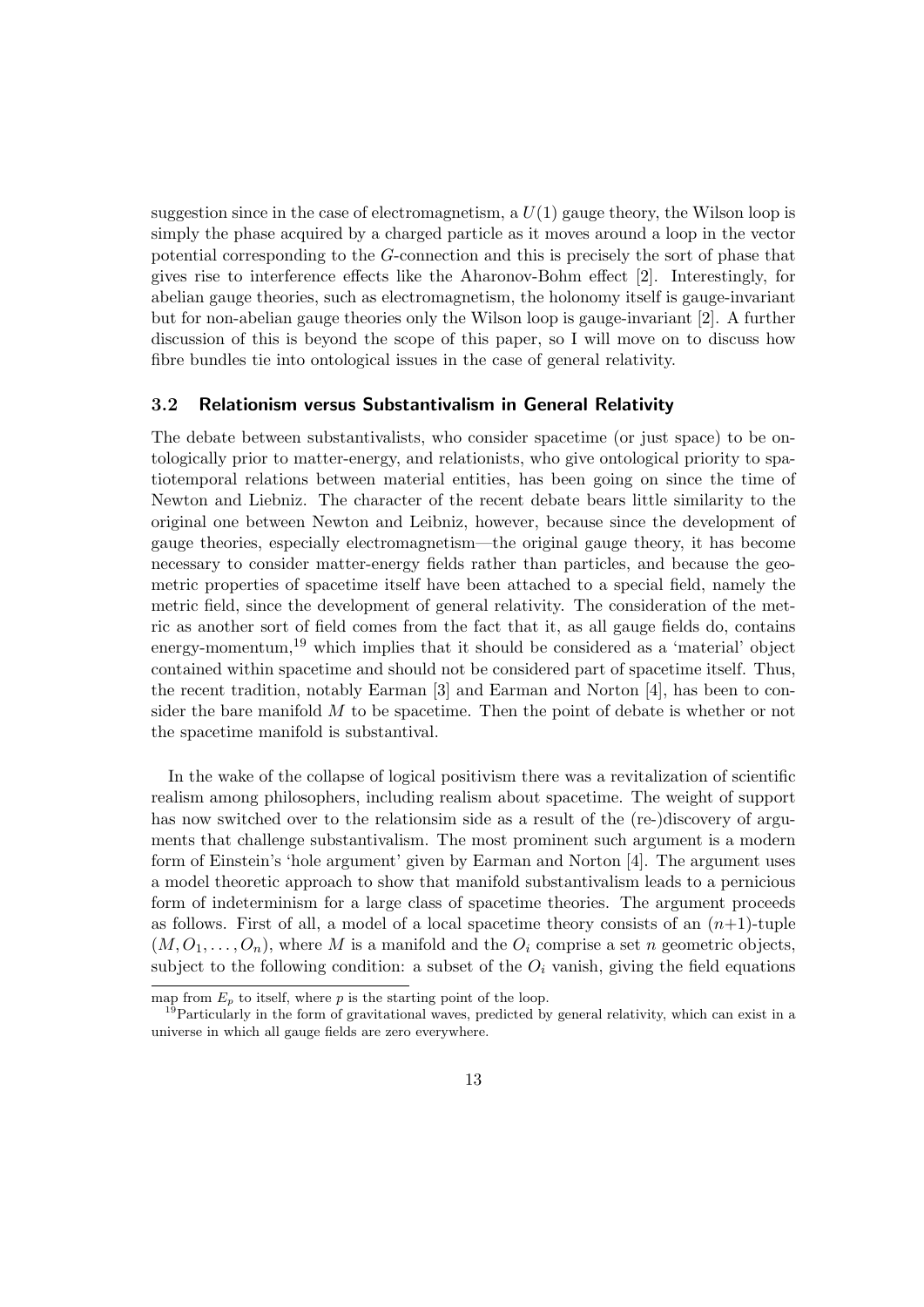for the theory, i.e.

$$
O_k = 0; O_{k+1} = 0; \cdots; O_n = 0,
$$

and the objects in the field equations are tensors. This condition implies that for any model  $\mathfrak{M} = (M, O_1, \ldots, O_n)$  of the spacetime theory and a diffeomorphism h of M, the  $(n+1)$ -tuple  $(M, h \cdot O_1, \ldots, h \cdot O_n)$  is also a model, call it  $\mathfrak{M}'$ , because the field equations are tensor equations. This leads directly to the hole argument. Suppose  $\mathfrak{M}$  is a model of a local spacetime theory  $\mathcal T$  with manifold  $M$  and let  $H$  be any open set of M (the hole). Then because there are arbitrarily many diffeomorphisms of  $M$  that are the identity on  $M \setminus H$  and differ smoothly from the indentity on H, there are arbitrarily many distinct models  $\mathfrak{M}^i$  of T that differ from one another only in the hole H.<sup>20</sup> Since general relativity is a local spacetime theory of this type, the hole argument applies to general relativity.

Now, for the manifold substantivalist, each of the models  $\mathfrak{M}^i$  represent physically distinct spacetimes because the diffeomorphism that takes  $\mathfrak{M}$  to  $\mathfrak{M}^i$  changes the fields on  $M$  within the hole  $H$  so that the same points on the manifold  $M$  are assigned different field values. Since the manifold is considered to be physically real, a different field assignment constitutes a different physical situation. The indeterminism then arises for the manifold substantivalist due to the fact that the evolution of fields is not determined by their specification on any set of spacelike hypersurfaces  $S$  if the hole appears in the future of each of the elements of S. In fact, as Earman and Norton [4] mention, even a local specification of a spacelike hypersurface together with some boundary condition produces the same indeterminism if the hole is in the future of the hypersurface and the interior of the boundary. Furthermore the substantivalist commits herself to other problems since the only physical observables are point-coincidences and such coincidences are preserved by diffeomorphisms, so the substantivalist is then committed to physically different spacetimes  $\mathfrak{M}^i$  that are empirically indistinguishable. These two problems together, Earman and Norton argue, make manifold substantivalism an untenable position since the substantivalist is committed a priori to indeterminism, which is unacceptable because if determinism fails, then 'it should fail for a reason of physics, not because of a commitment to substantival properties which can be eradicated without affecting the empirical consequences of the theory' [4].

This provides a natural opening for the relationist, who denies the existence of the spacetime manifold M. The spacetime models  $\mathfrak{M}^i$  preserve spatiotemporal relations and so the relationist can argue that they represent the same physical situation. Thus, for the relationist, diffeomorphism invariance is a non-physical symmetry of the theory,

<sup>&</sup>lt;sup>20</sup>Consider *i* to be an element of some index set *I* for all such models.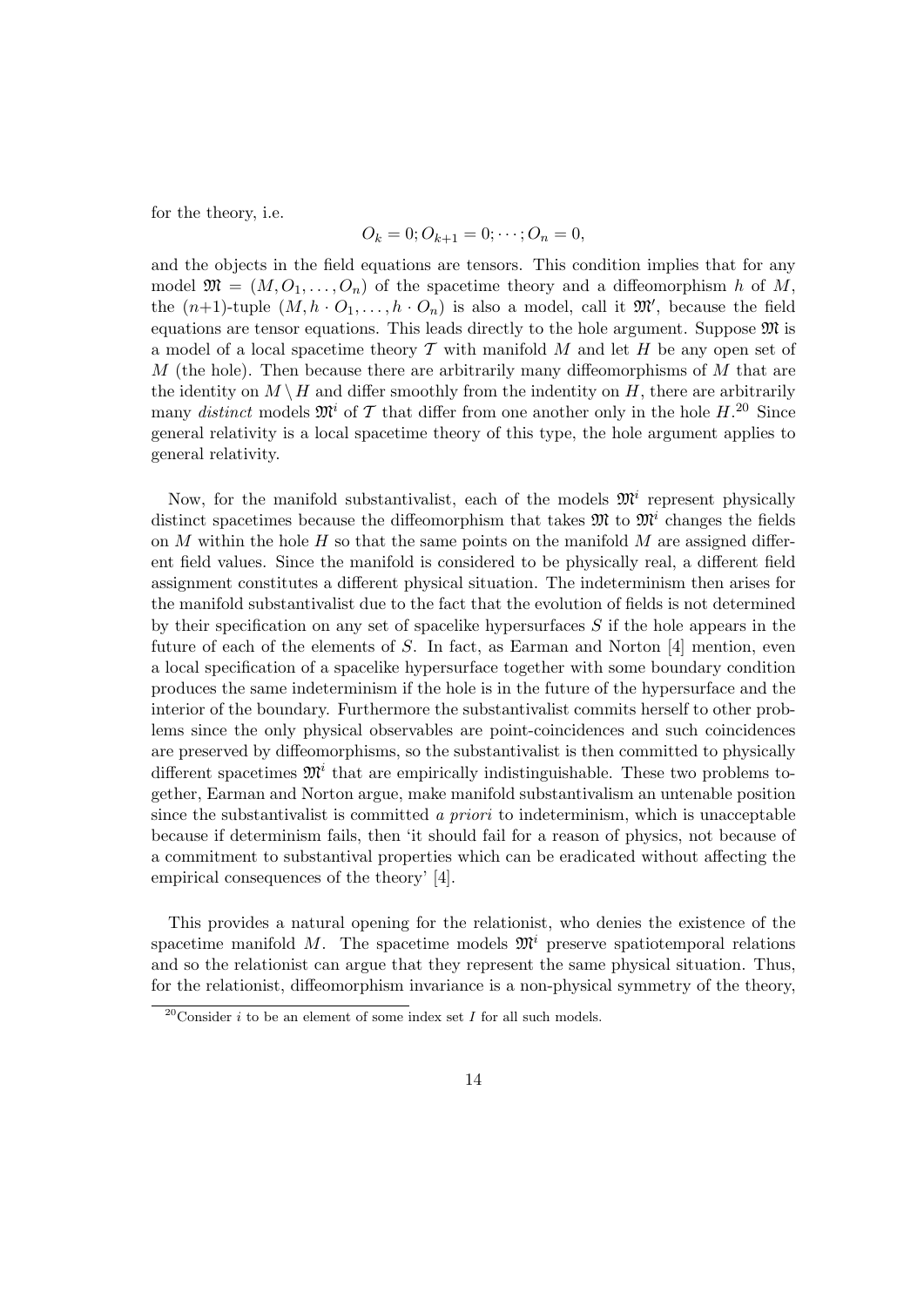something reminiscent of gauge freedom. It turns out that the theory of fibre bundles enables a clarification of the status of diffeomorphism invariance as a gauge invariance in general relativity.

The fundamental objects in general relativity are the spacetime manfold  $M$  and the Lorentzian spacetime metric q. The pair  $(M, q)$  is a pseudo-Riemannian manfiold,<sup>21</sup> which we will refer to simply as the spacetime manifold  $M$ . The metric  $q$  is a symmetric  $C^{\infty}$ -linear bilinear form on  $\mathbb{V}(M)$ , the space of vector fields on M. This enables one to consider g to be a  $(0, 2)$  tensor field, which can be considered as a section of the  $(0, 2)$ tensor bundle  $T^*M \otimes T^*M$ , see (5). Given a set of local coordinates, we can write the metric in the component form  $g_{\mu\nu}$ .

It is tempting to follow the lead of the previous section and look for a way of dividing metrics into equivalence classes of physically equivalent metrics by constructing orbits of sections of some subbundle of the  $(0, 2)$  tensor bundle<sup>22</sup> under the action of the diffeomorphism group  $\text{Diff}(M)$  on M. It turns out that this can be done, *viz.* one can form the quotient  $\text{Riem}(M)/\text{Diff}(M)$  of Lorentzian metrics modulo diffeomorphisms. This turns out to be problematic, however, because the 'Gribov-Singer effect means that there is an intrinsic obstruction to choosing a gauge that works for all physical configurations;' Isham goes on to mention that 'whether or not this has any real significance in the theory is still a matter of debate.' [6], 134. Nevertheless, the relationist view leads one to take view general relativity as a gauge theory, with  $\text{Diff}(M)$  as the space of gauge transformations. Moreover, this perspective is given concreteness by the fibre bundle formalism which enables the construction of a principal bundle with  $\text{Diff}(M)$  as the structure group that has the property that the quotient space  $\text{Riem}(M)/\text{Diff}(M)$  gives the physically distinct metrics on M.

#### 3.3 The Generality of Fibre Bundles

The power of the theory of fibre bundles seems to derive from its great generality, but with this generality also comes the unification of a large variety of mathematical and physical systems. It is this aspect of the fibre bundle theory that should make it of interest not only to philosophers of physics but also philosophers of mathematics. This section is devoted to an attempt give an indication of how remarkable the ability of the fibre bundle formalism to unify concepts actually is.

 $^{21}$ The prefix 'pseudo' applies because the metric is not positive semi-definite. Specifically the metric  $g$  is Lorentzian, i.e. has signiture  $(1, 3)$ .

<sup>&</sup>lt;sup>22</sup>It would need to be a subbundle of the  $(0, 2)$  tensor bundle because not all sections of the  $(0, 2)$ tensor bundle are metrics. This is so since not all sections have the requisite symmetry property.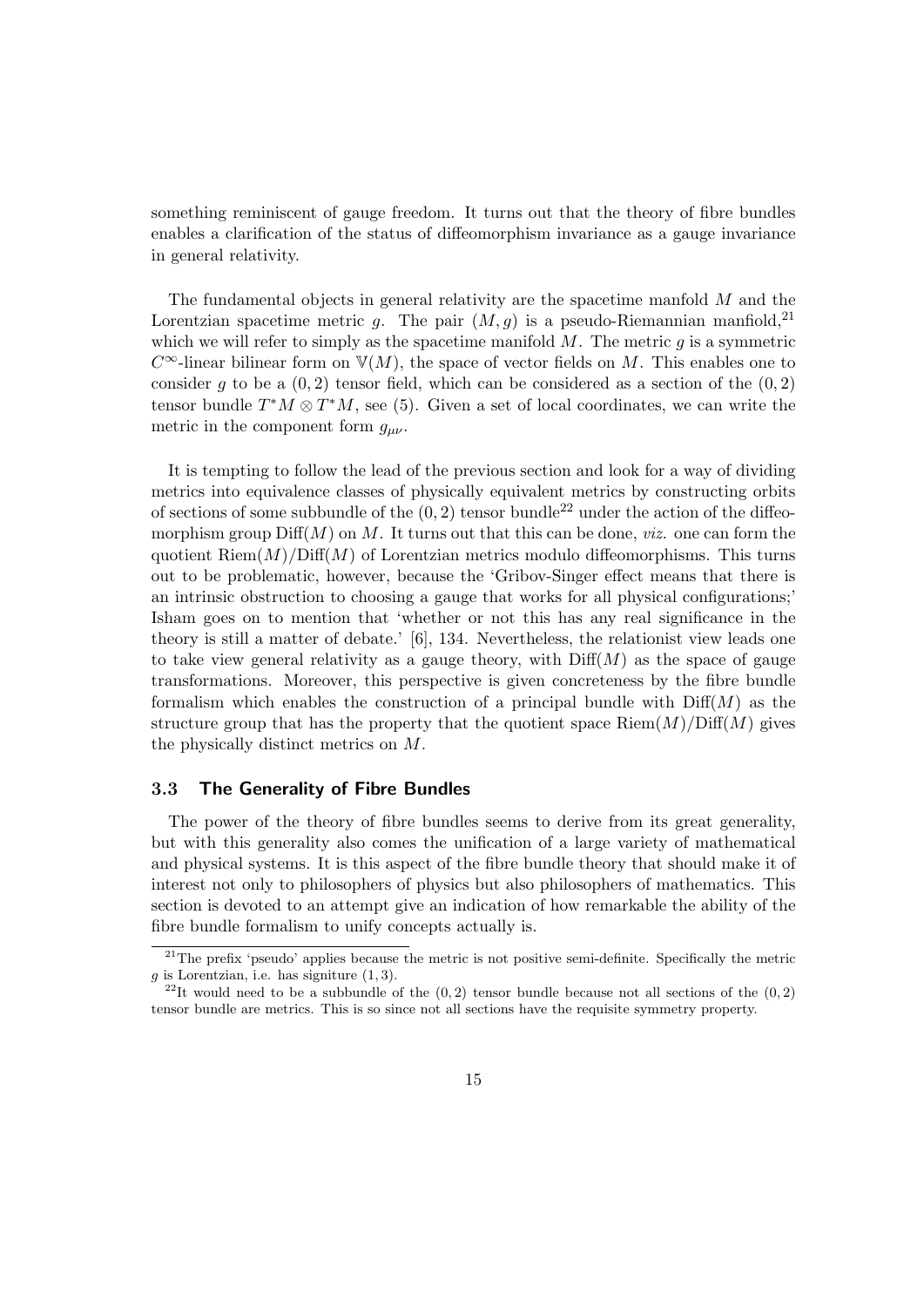The fibre bundle formalism is built upon the theory of differential geometry on manifolds. As a result of this it incorporates the features and strengths of differential geometry but it does so in a very natural way. Differential geometry itself generalizes vector calculus on  $\mathbb{R}^n$ , providing a framework essential to modern physics and mathematics. One of the indications of the power of the generalization to differential geometry is the ability to express Maxwell's equations in coordinate free form. As mentioned in section 3.1, the electromagnetic field is written as a 2-form field  $F$  on some manifold  $M$ . In the case that M is Minkowski space  $F$  can be split up into electric and magnetic fields,

$$
F = B + E \wedge dt,\t\t(10)
$$

where the magnetic field B is the 2-form  $B = B_x dy \wedge dx + B_y dz \wedge dx + B_z dx \wedge dy$ , and the electric field E is the 1-form  $E = E_x dx + E_y dy + E_z dz$  and t is the coordinate time. From the properties of the exterior derivative operator  $d$ , the divergence is just the exterior derivative of 2-forms on  $\mathbb{R}^3$  and the curl is the exterior derivative of 1-forms on  $\mathbb{R}^3$  which means that the first two Maxwell equations,

$$
\nabla \cdot \vec{B} = 0, \ \nabla \times \vec{E} + \frac{\partial \vec{B}}{\partial t} = 0,
$$
  

$$
dF = 0.
$$
 (11)

can be written as

By employing the Hodge star operator  $\star: \Omega^p(M) \longrightarrow \Omega^{n-p}(M)$ , for *n*-dimensional manifold M (in the present resricted case  $M = \mathbb{R}^3$  for the vector fields) the last two of Maxwell's equations,

$$
\nabla \cdot \vec{E} = \rho, \ \nabla \times \vec{B} - \frac{\partial \vec{E}}{\partial t} = \vec{j},
$$

$$
\star d \star F = J,
$$
 (12)

can be written as

where  $J = j - \rho dt$ , is the current written as a 1-form.<sup>23</sup> The remarkable aspect of equations (11) and (12) are that they now hold for any 4-manifold  $M$  where it is not required that  $F$  can be split as in equation (10). This approach is also interesting because it incorporates the fact that  $\vec{B}$  is a pseudo-vector field because  $B$  is invariant under a parity transformation by virtue of the fact that it is a 2-form.

Now, all of this can be done using just coordinate free differential geometry but the concepts are more clear with a shift to the fibre bundle formalism. A differential form is understood as a section of the form bundle  $\Lambda T^*M$ . The p-forms are just sections of the

<sup>&</sup>lt;sup>23</sup>Here  $\vec{j} = j^1 \partial_1 + j^2 \partial_2 + j^3 \partial_3$ , which can be converted into the 1-form is  $j = j_1 dx^1 + j_2 dx^2 + j_3 dx^3$ .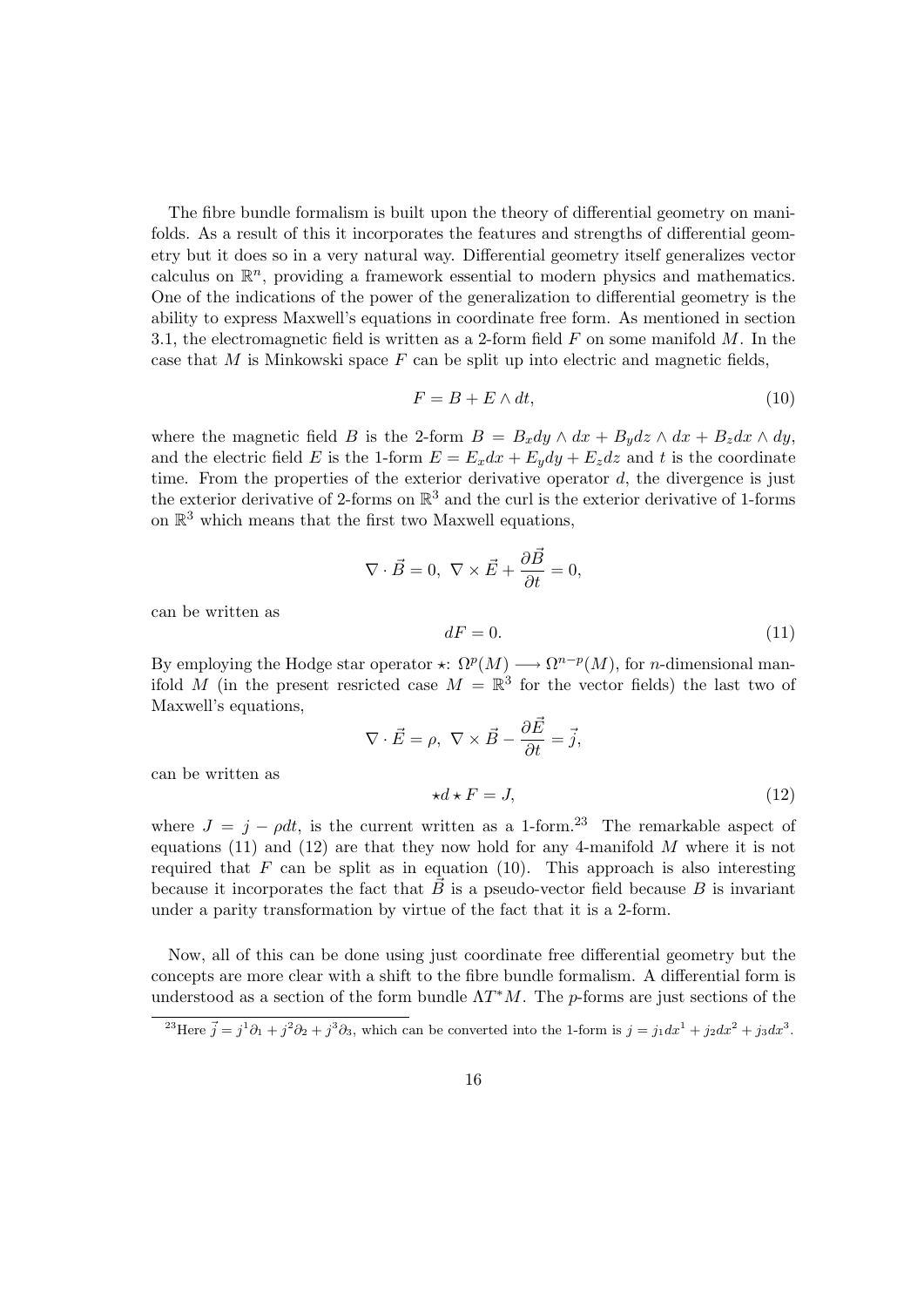subbundles  $\Lambda^p T^*M$  of the form bundle. In the fibre bundle formalism this is naturally generalized to the case of the *exterior algebra bundle*  $\Lambda E$  for any vector bundle E. It can then be shown that the exterior derivative and the Hodge star operator can be generalized to act on  $End(E)$ -valued differential forms. Then when supplied with a connection D on the bundle E, this determines a exterior derivative  $d_D$  on End(E)valued differential forms which, for any  $End(E)$ -valued 2-forms, such as the gauge field, the Bianchi identity

$$
d_D F = 0 \tag{13}
$$

holds. This is the Yang-Mills generalization of  $(11)$ . Then, with the appropriate generalization of  $\star$ ,<sup>24</sup> and any End(E)-valued 1-form J on M, called the current, we obtain the Yang-Mills equation

$$
\star d_D \star F = J,\tag{14}
$$

the generalization of  $(12)$ . Equations  $(13)$  and  $(14)$  are the field equations for classical Yang-Mills theories discussed in section 3.1, which are naturally formulated in the theory of fibre bundles.

Thus, we see that differential geometry generalizes calculus on  $\mathbb{R}^n$  to general smooth manifolds, but that the theory of fibre bundles generalizes differential geometry and provides a general framework that clearly expresses the structural similarities between the classical versions of the theories of the standard model. The quantized versions of the Yang-Mills theories can then be obtained from the Yang-Mills Lagrangian by pathintegral quantization of the Yang-Mills action [2]. Moreover, the structure of the fibre bundle formalism elucidates connections between different phenomena, as was seen in section 3.1 in the conneciton of the principal bundle to the associated bundle describing the quantum mechanical particle. This is the sense in which the fibre bundle formalism seems to not only have great mathematical generality, but also a strong capacity for conceptual unification of mathematical and physical systems. This seems to derive from the fact that the fibre bundle formalism uses a relatively small number of extremely flexible concepts, such as section, connection and curvature and the notion of a fibre bundle itself.

The generality and flexibility of these concepts is demonstrated nicely by the formulation of general relativity using fibre bundles. As mentioned in the opening of section 3, the fundamental bundle in general relativity is the tangent bundle of the spacetime manifold M. It turns out that the choice of metric  $g^{25}$  on M gives rise to a unique

 $24$ See [2] p. 261.

<sup>&</sup>lt;sup>25</sup>Or  $g_{\alpha\beta}$  in local coordinates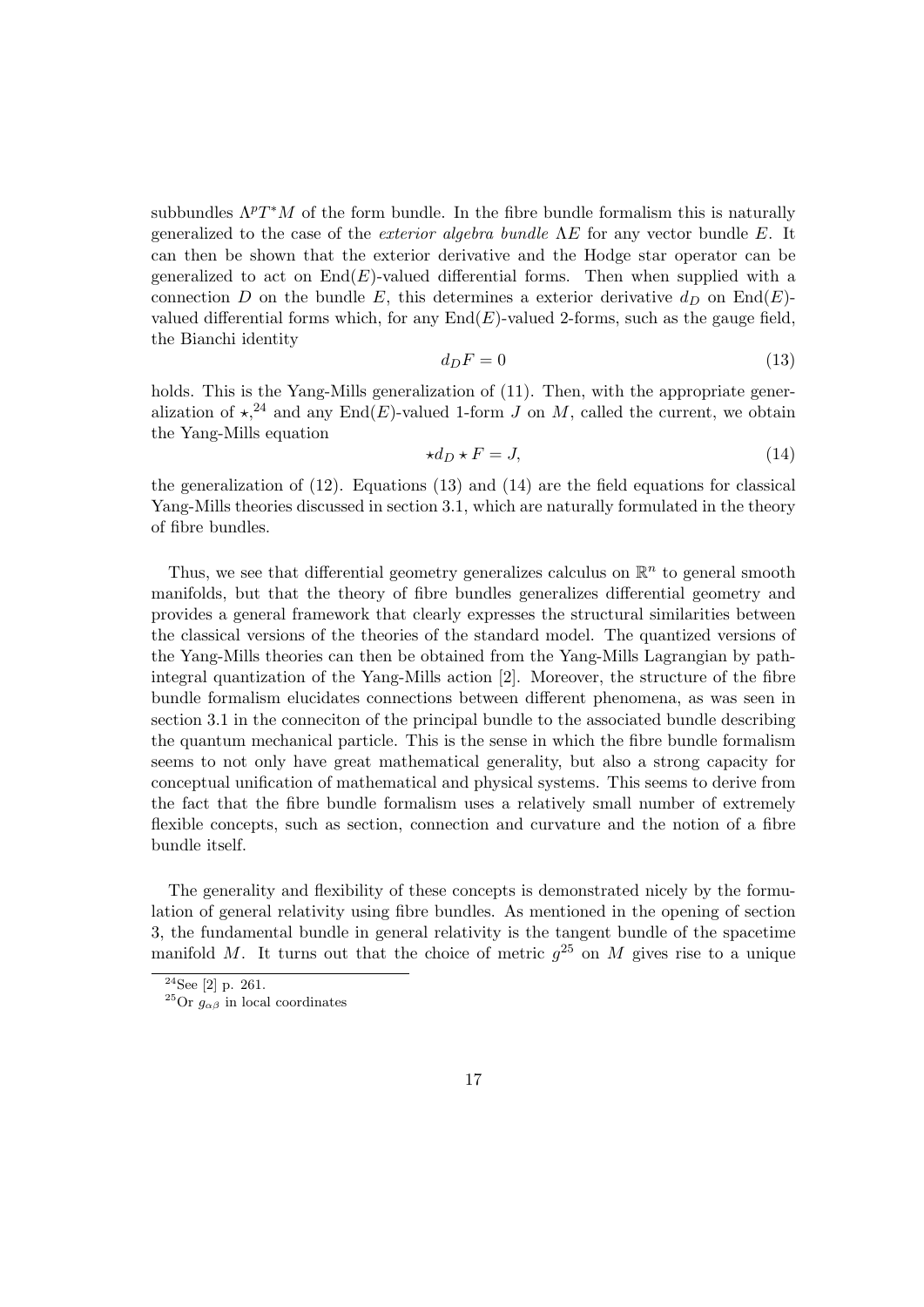connection on the tangent bundle that is metric preserving and torsion free<sup>26</sup>, called the Levi-Civita connection  $\nabla$ . In analogy to the case of a vector potential, given a local basis of coordinate vector fields on M the Christoffel Symbols  $\Gamma^{\gamma}_{\alpha\beta}$  for the Levi-Civita connection are given by

$$
\nabla_{\alpha}\partial_{\beta} = \Gamma^{\gamma}_{\alpha\beta}\partial_{\gamma}.
$$

The equation for parallel transport naturally adapts from the general theory of fibre bundles. This can be used to obtain the familiar geodesic equation

$$
\frac{d^2\gamma^{\delta}}{dt^2} + \Gamma^{\delta}_{\alpha\beta} \frac{d\gamma^{\alpha}}{dt} \frac{d\gamma^{\beta}}{dt},\tag{15}
$$

which specifies the kinematics. The curvature of the Levi-Civita connection just turns out to be the Riemann curvature tensor  $R(u, v)$ :

$$
R(u, v)w = (\nabla_u \nabla_v - \nabla_v \nabla_u - \nabla_{[u, v]})w.
$$

Given a local basis of vector fields the Riemann tensor can be expressed in the usual way, viz. by its coordinates  $R^{\alpha}_{\beta\gamma\delta}$ . Then in the usual way the contraction  $R_{\alpha\beta} = R^{\gamma}_{\alpha\beta}$ αγβ is the Ricci tensor and the contraction  $R = g^{\alpha\beta}R_{\alpha\beta} = R_{\alpha}^{\alpha}$  is the Ricci scalar. Then if we let  $T_{\alpha\beta}$  be the sress-energy tensor, then we may write the Einstein equations as

$$
R_{\alpha\beta} - \frac{1}{2} R g_{\alpha\beta} = 8\pi T_{\alpha\beta}.
$$

Thus we see that with general relativity, as with Yang-Mills theories, the choice of the appropriate vector bundle, the general theory of sections, connections and curvature enables the theory to be set up in a conceptually economical and clear way. It is particularly nice in the case of general relativity since, with two natural restrictions, the connection on the tangent bundle is unique and turns out to be the standard connection used in the differential geometric formulation of GR and its curvature is the fundamental Riemann tensor.

This capacity for clear exposition of ideas seems to be another of the great advantages of the fibre bundle formalism. Contemporary theories in physics are extrordinarily complex conceptually and a conceptual framework that naturally brings out the important structural features and connections between different parts of a theory and among different theories is extremely advantageous. This seems to give the fibre formalism a genuine epistemological advantage over less general mathematical frameworks. It is not yet clear

 $26$ The metric preserving property means that tangent vectors do not change length when parallel translated, just the condition we require. The torsion free property means that tangent vectors do not rotate when parallel transported [2], but the details of this are not important to us here.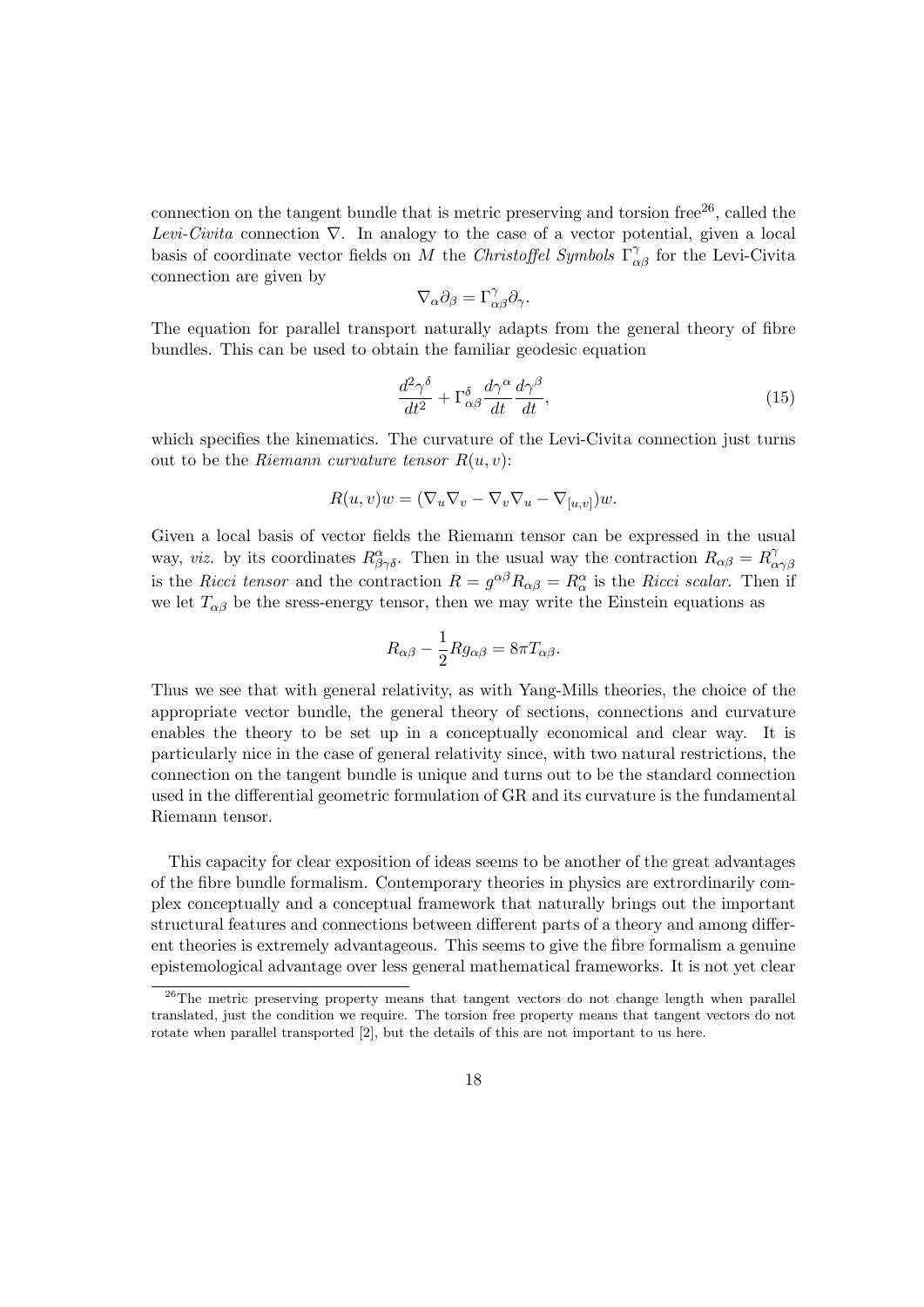whether the fibre bundle formalism reflects a something deep about the structure of the physical world but it is intriguing that all of the fundamental theories of modern physics admit of a similar treatment within it.<sup>27</sup> Of course the fibre bundle theory does not enable general relativity to be expressed in the same form as Yang-Mills theories, but it does make certain similarities and differences plain. Perhaps insight into the origin of these similarities and differences will lead to a development of a reconciliation of general relativity and the standard model. In any case, an examination of these similarities and differences between the two in a single mathematical framework is sure to be instructive.

### 4 Conclusion

We have seen that the fibre bundle theory provides a cohesive framework for the treatment of the fundamental theories of modern physics, has great power inherent in it due to its generality and helps to clarify the treatment of the ontology of gauge potentials and the metric field. Its abilty to formulate theories makes it an indispensible tool for philosophers of physics, who must understand the structure of physical theories in order to examine what they say about the world, because the formalism makes the structural characteristics of theories clear, at least in the classical case that we have considered here. Its ability to generalize mathematical concepts and provide a uniform treatment for various physical theories should also make it of interest to philosophers of mathematics.

The fibre bundle formalism is clearly relevant to the philosophy of contemporary physics and mathematics. Indeed, the discussion in this paper has only scratched the surface of this deep and intriguing mathematical theory. The power and flexibility of the theory also suggests that it will be useful to philosophers interested in the history and philosophy of physics and mathematics since it could provide a useful framework for comparing different theories in the historical development. In sum, the above discussion serves to illustrate that the theory of fibre bundles is sure to be an object of lasting interest and utility to philosophers of physics and mathematics.

 $27$ Especially given the formulation of general relativity using the principal bundle of frames, see footnote 11.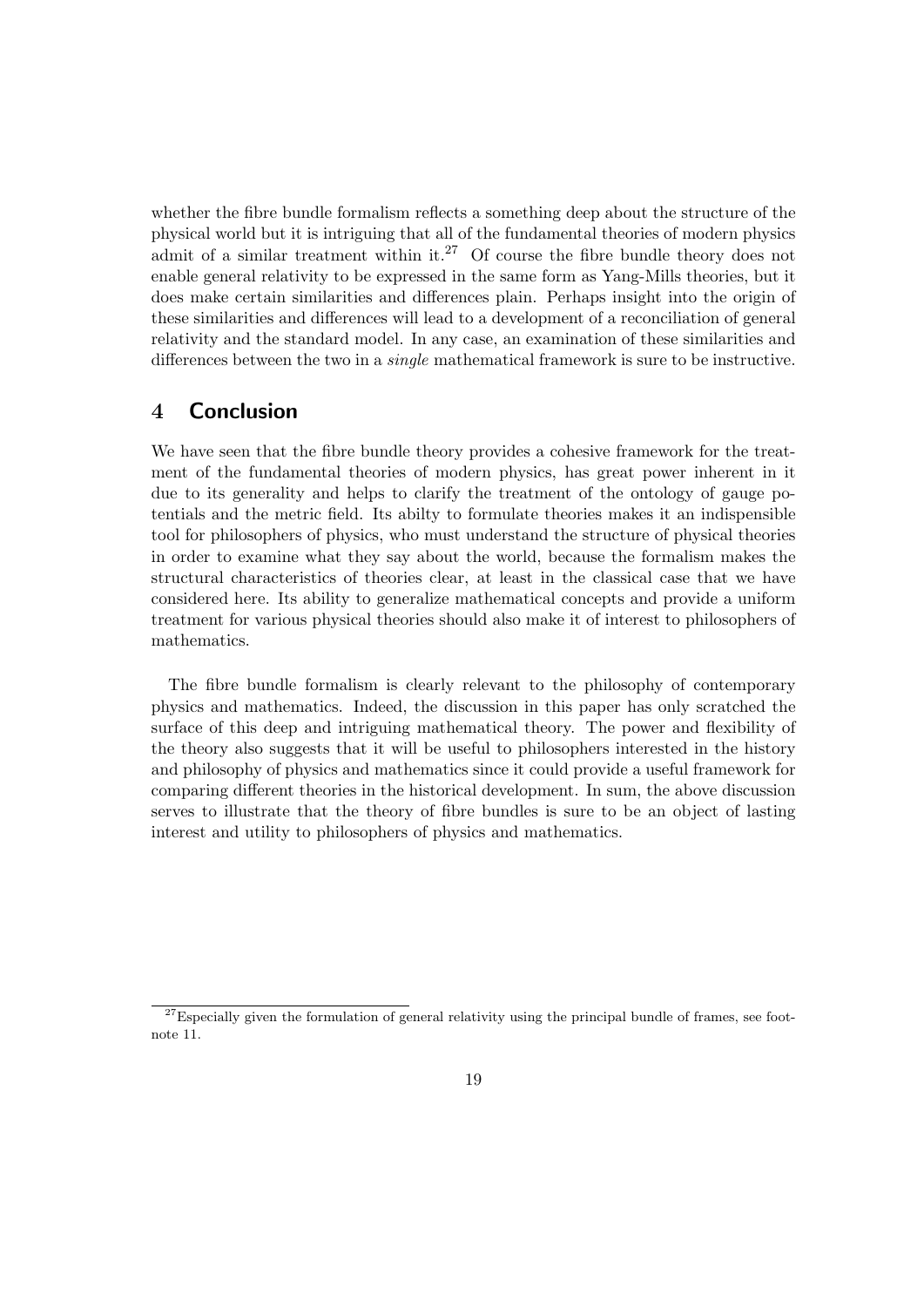## References

- [1] Artin, Michael. Algebra. New Jersey: Prentice Hall, 1991.
- [2] Baez, John and Munian, Javier P. Gauge Fields, Knots and Gravity. New Jersey: World Scientific, 1994.
- [3] Earman, John. World Enough and Spacetime. New Jersey: The MIT Press, 1989.
- [4] Earman, John and Norton, John. "What Price Spacetime Substantivalism? The Hole Story." Brit. J. Phil. Sci. 38 (1987), 515-525.
- [5] Healey, Richard. "On the Reality of Gauge Potentials." Philosophy of Science, Vol. 68, No. 4 (Dec., 2001), 432-445.
- [6] Isham, Chris J. Modern Differential Geometry for Physicists. New Jersey: World Scientific, 1989.
- [7] Jackson, John David. Classical Electromagnetism. New Jersey: John Wiley & Sons, Inc., 1999.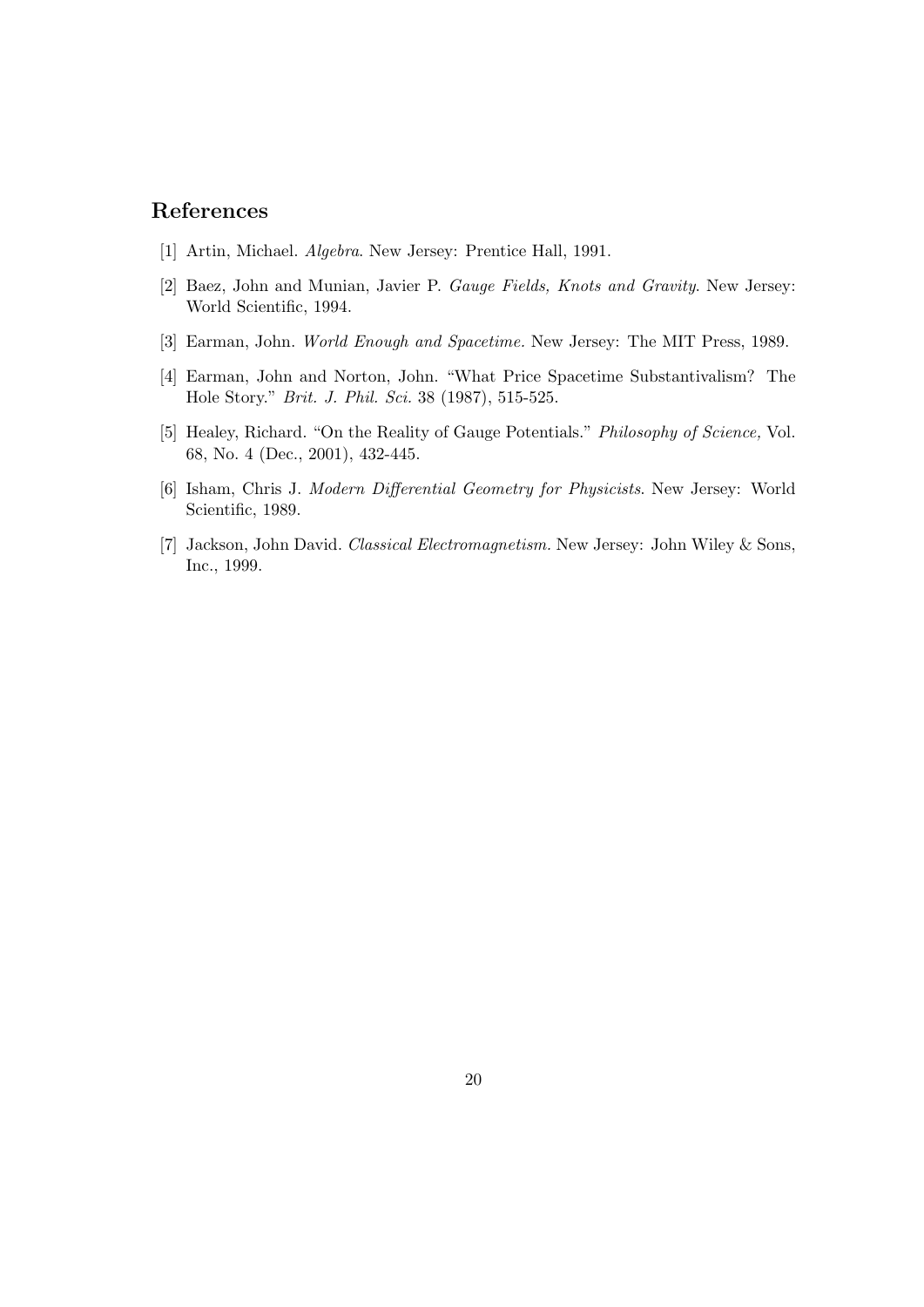### A Definitions from Differential Geometry

### A.1 Manifolds

- topological space: a set X together with a family of subsets of X, called the open sets, which satisfy the following conditions:
	- 1. The empty set and  $X$  are open sets
	- 2. If  $U, V \subseteq X$  are open, so is  $U \cap V$ .
	- 3. If the sets  $U_{\alpha} \subseteq X$  are open, so is the union  $\bigcup U_{\alpha}$ .

**topology:** the topology of  $X$  is the set of its open subsets.

**neighborhood:** an open set containing a point  $x \in X$  is a neighborhood of x.

closed set: A set which is the complement of an open set.

continuous function: a function  $f: X \longrightarrow Y$  is continuous if, given any open set  $U \subseteq Y$ ,  $f^{-1}(U) \subseteq X$  is open.

homeomorphism: a continuous function with a continuous inverse.

- **chart:** given a toplogical space X and an open set  $U \subseteq X$ , a chart is a homeomorphism  $\varphi: U \longrightarrow \mathbb{R}^n$ , where the inverse is defined on  $\varphi(U)$ .
- n-dimensional manifold: a topological space M together with charts  $\varphi_{\alpha} \colon U_{\alpha} \longrightarrow \mathbb{R}^n$ , where  $U_{\alpha}$  are open sets covering M, such that the **transition function**  $\varphi_{\alpha} \circ \varphi_{\beta}^{-1}$ β is smooth where defined.

#### A.2 Vector Fields

- Algebra: a vector space  $V$  together with a law of composition, called a product, of two vectors that turns V into a ring. A commutative algebra is an algebra with a commutative product.
- **Module:** Let  $R$  be a commutative ring. An  $R$ -module  $V$  is an abelian group with law of composition +, together with a scalar multiplication  $R \times V \longrightarrow V$ , written  $(r, v) \rightarrow rv$ , which satisfies the following axioms:
	- 1.  $1v = v$ ,
	- 2.  $(rs)v = r(sv)$ ,
	- 3.  $(r + s)v = rs + rv$ .
	- 4.  $r(v + v') = rv + rv'$ ,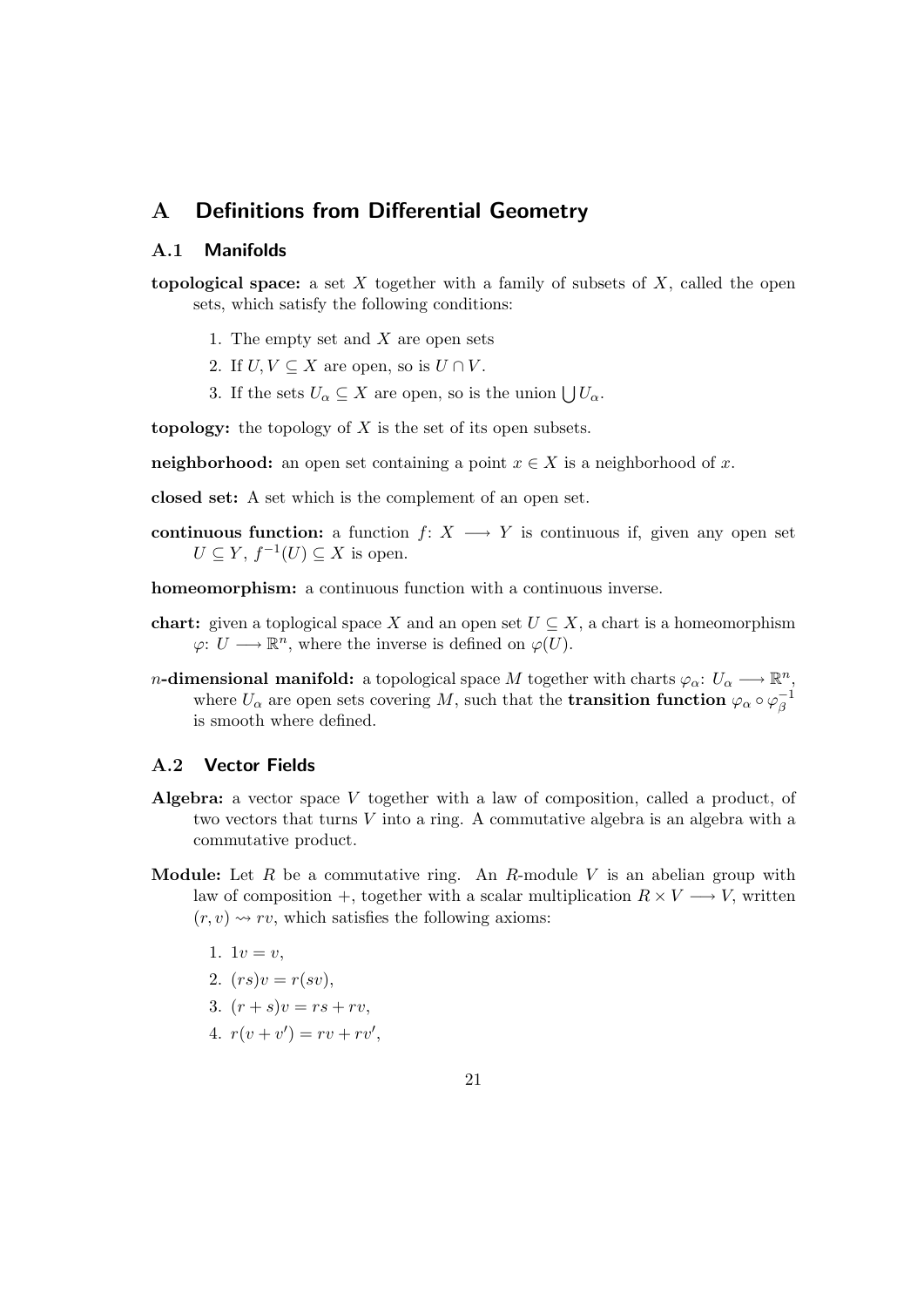for all  $r, s \in R$  and  $v, v' \in V$ . Note that an F-module, where F is a field, is an F-vector space. A *free module* is an R-module that is isomorphic to  $R^k$  for some  $k \in \mathbb{N}$ .

- $C^{\infty}(M)$ : the commutative algebra of infinitely differentiable real valued functions on  $M$ .
- vector field: a vector field v is a linear function v:  $C^{\infty}(M) \longrightarrow C^{\infty}(M)$  that satisfies the Leibniz property:  $\langle \begin{array}{ccc} c & c \end{array} \rangle$

$$
v(fg) = v(f)g + fv(g).
$$

 $\mathbb{V}(M)$ : the set of vector fields on M. With the addition operation

$$
v + w \equiv (v + w)(f) = v(f) + w(f),
$$

and the 'scalar multiplication' operation

$$
gv \equiv (gv)(f) = gv(f),
$$

 $V(M)$  is a free module over  $C^{\infty}(M)$ .

**tangent vector:** suppose  $p \in M$ , then a tangent vector at p is a linear function  $v_p: C^{\infty}(M) \longrightarrow \mathbb{R}$  that satisifes a Leibniz rule

$$
v_p(fg) = v_p(f)g(p) + f(p)v_p(g).
$$

Note that given  $v \in \mathbb{V}(M)$ ,  $v_p(f) \equiv v(f)(p)$  is a tangent vector at p.

- tangent space at p: the set  $T_p(M)$  of all tangent vectors at  $p \in M$ . Using the natural definitions (similar to above) of addition and scalar multiplication,  $T_p(M)$  is a real vector space.
- curve: if I is an interval of R, then a curve is a smooth function  $\gamma: I \longrightarrow M$ , i.e. for any  $f \in C^{\infty}(M)$ ,  $f(\gamma(t))$  depends smoothly on t. The tangent vector  $\gamma'(t)$  is the function  $\gamma'(t)$ :  $C^{\infty}(M) \longrightarrow \mathbb{R}$  defined by  $f \rightsquigarrow \frac{d}{dt} f(\gamma(t)).$
- **pullback:** let M and N be manifolds and let  $\varphi : M \longrightarrow N$  be a function. If  $f: N \longrightarrow \mathbb{R}$ is a function, then the pullback of f is a function  $\varphi^* f: M \longrightarrow \mathbb{R}$  given by

$$
\varphi^* f = f \circ \varphi.
$$

(smooth) map: a function  $\varphi: M \longrightarrow N$  is smooth if  $f \in C^{\infty}(N)$  implies that  $\varphi^* f \in$  $C^{\infty}(M)$ .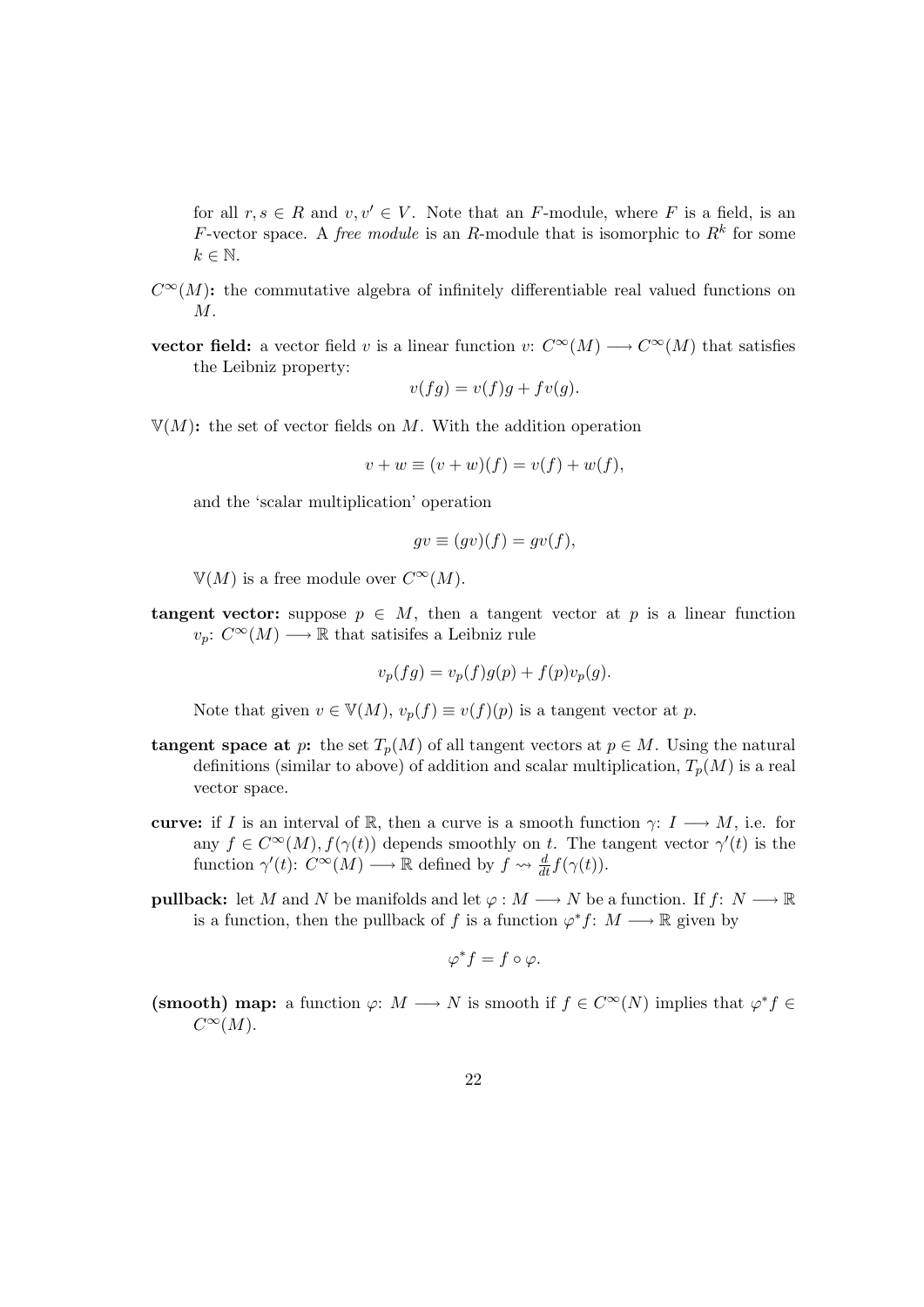**pulling back:** given a map  $\varphi: M \longrightarrow N$ , pulling back is an operation

$$
\varphi^*\colon C^\infty(N)\longrightarrow C^\infty(M).
$$

**pushforward:** let M and N be manifolds and let  $\varphi: M \longrightarrow N$  be a function. If  $v \in T_p(M)$ , then the pushforward of v by  $\varphi$  is a function  $\varphi_* v: C^{\infty}(N) \longrightarrow \mathbb{R}$  given by

$$
\varphi_*v=v\circ \varphi^*,
$$

where  $\varphi_* v \in T_{\varphi(p)}(N)$ .

**pushing forward:** given a map  $\varphi: M \longrightarrow N$  and a point  $p \in M$ , pushing forward is an operation

$$
\varphi_*\colon T_p(M) \longrightarrow T_{\varphi(p)}(N).
$$

**integral curve:** let  $v \in V(M)$  and  $p \in M$ . The integral curve through p of the vector field v is the solution  $\gamma(t)$  to the initial value problem

$$
\gamma'(t) = v_{\gamma(t)}; \quad \gamma(0) = p.
$$

- integrable vector field: a vector field for which all the integral curves are defined for all t.
- **flow:** let v be an integrable vector field. The flow generated by v is the family of smooth maps  $\{\varphi_t\}, \varphi_t: M \longrightarrow M$ , obtained as solutions to the equation

$$
\frac{d}{dt}\varphi_t(p) = v_{\varphi_t(p)}.
$$

Lie Bracket (commutator): if  $v, w \in V(M)$ , the Lie bracket  $[v, w]$  is defined by

$$
[v, w] = vw - wv.
$$

The Lie Bracket is a vector field on M.

#### A.3 Differential Forms

- **1-form:** if M is a manifold, then a 1-form is a linear (over  $C^{\infty}(M)$ ) map from  $\mathbb{V}(M)$ to  $C^{\infty}(M)$ .
- $\Omega^1(M)$ : the space of all 1-forms on a manifold M.  $\Omega^1(M)$  is a free module over  $C^{\infty}(M)$ .
- exterior derivative: the exterior derivative (or differential) of  $f$  is the 1-form  $df$  defined by

$$
df(v) = vf.
$$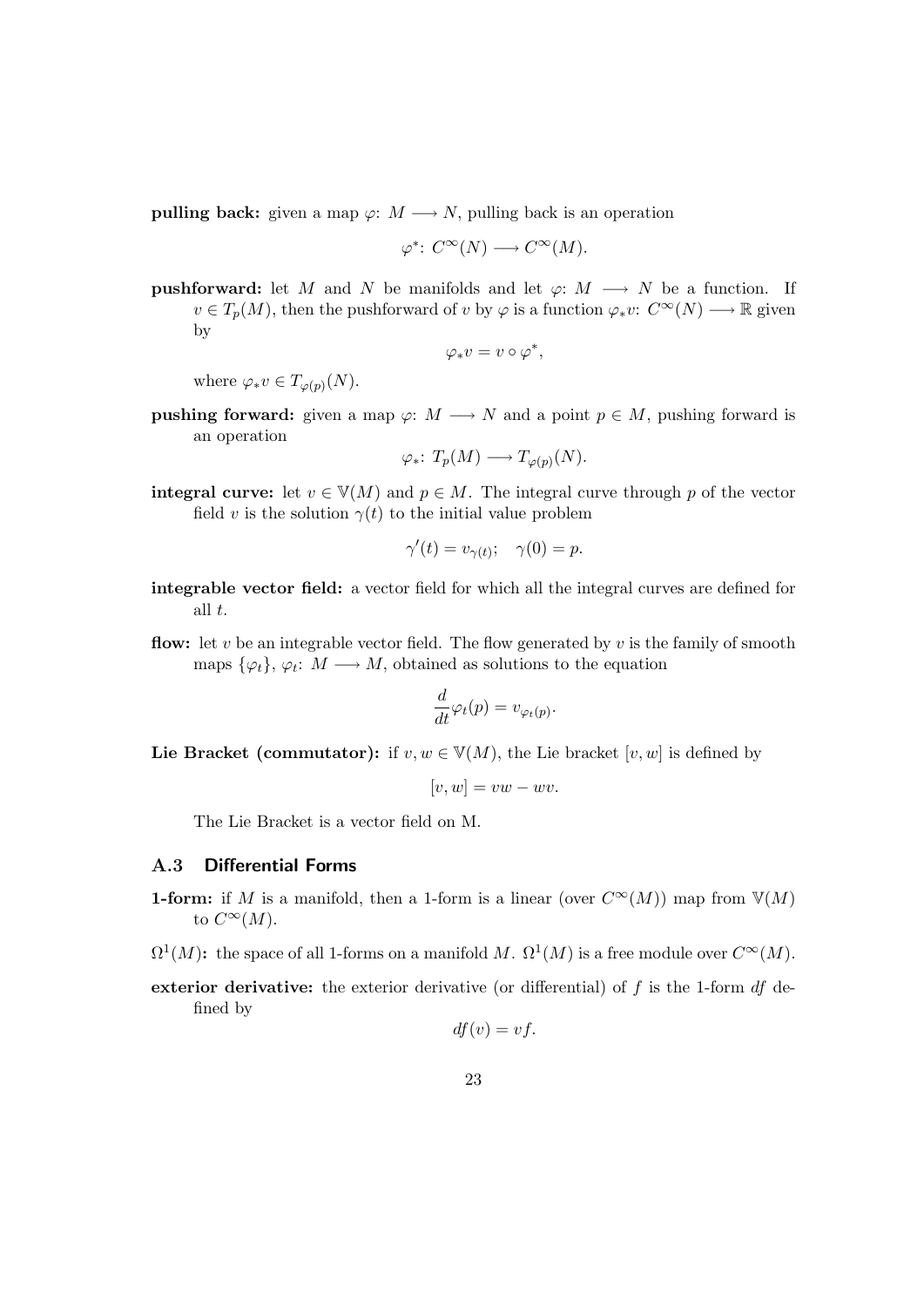**differential:** the linear map d:  $C^{\infty}(M) \longrightarrow \Omega^1(M)$  defined by  $f \rightsquigarrow df$ . The differential satisfies a Leibniz law:

$$
d(fg) = f dg + g df.
$$

- cotangent vector: let M be a manifold and let  $p \in M$ . A cotangent vector  $\omega$  at p is a linear map  $\omega: T_p(M) \longrightarrow \mathbb{R}$ . Note that given  $\omega \in \Omega^1(M)$  and  $v \in \mathbb{V}(M)$ ,  $\omega_p(v_p) \equiv \omega(v)(p)$  is a cotangent vector at p.
- cotangent space at p: the set  $T_p^*(M)$  of all cotangent vectors at p. Using natural definition of addition and scalar multiplication,  $T_p^*(M)$  is a vector space.
- dual of f: gien a linear function  $f: V \longrightarrow W$ , where V and W are vector spaces, a dual function  $f^*: W^* \longrightarrow V^*$  defined by  $(f^*\omega)(v) \equiv \omega(f(v))$ .
- **pullback** (of cotangent vector): let  $\varphi: M \longrightarrow N$  be a mapping between manifolds, with  $\varphi(p) = q$ . Then the pullback of  $\omega \in T_q(N)$  by  $\varphi$  is the function  $\varphi^* \omega: T_q^*(N) \longrightarrow$  $T^*_p(M)$  defined by

$$
(\varphi^*\omega)(v) = \omega(\varphi_*v).
$$

**pullback (of a 1-form):** The pullback of  $\omega \in \Omega^1(N)$  is the 1-form  $\varphi^* \omega \in \Omega^1(M)$ , where the map is defined by

$$
(\varphi^*\omega)_p = \varphi^*(\omega_q).
$$

natuarality of the differential: given a function f on N and a map  $\varphi: M \longrightarrow N$ , we have

$$
\varphi^*(df) = d(\varphi^*f).
$$

- **local coordinates:** let  $\varphi: U \longrightarrow \mathbb{R}^n$  be a chart, then the pullback of the coordinate functions  $x_{\mu}$  on  $\mathbb{R}^n$  to U by  $\varphi$  gives a set of local coordinates on U denoted simply by  $x_\mu$ .
- coordinate vector fields: let  $\varphi: U \longrightarrow \mathbb{R}^n$  be a chart, then the pushforward of the coordinate vector fields  $\partial_{\mu}$  by  $\varphi^{-1}$  form a basis for vector fields on U. These basis elements, denoted simply by  $\partial_{\mu}$ , are the coordinate vector fields associated to the local coordinates  $x_{\mu}$  on U. Thus one writes vector fields on U as

$$
v = v^{\mu} \partial_{\mu} \equiv \varphi^* v^{\mu} \varphi^{-1} {}_* \partial_{\mu}.
$$

coordinate 1-forms: let  $\varphi: U \longrightarrow \mathbb{R}^n$  be a chart, then the pullback of the coordinate 1-forms  $dx^{\mu}$  by  $\varphi$  form a basis for 1-forms on U. These basis elements, denoted simply by  $dx^{\mu}$ , are the coordinate 1-forms associated to the local coordinates  $x_{\mu}$ on U. Thus one writes 1-forms on U as

$$
\omega = \omega_{\mu} dx^{\mu} \equiv \varphi^* \omega_{\mu} \varphi^* dx^{\mu}.
$$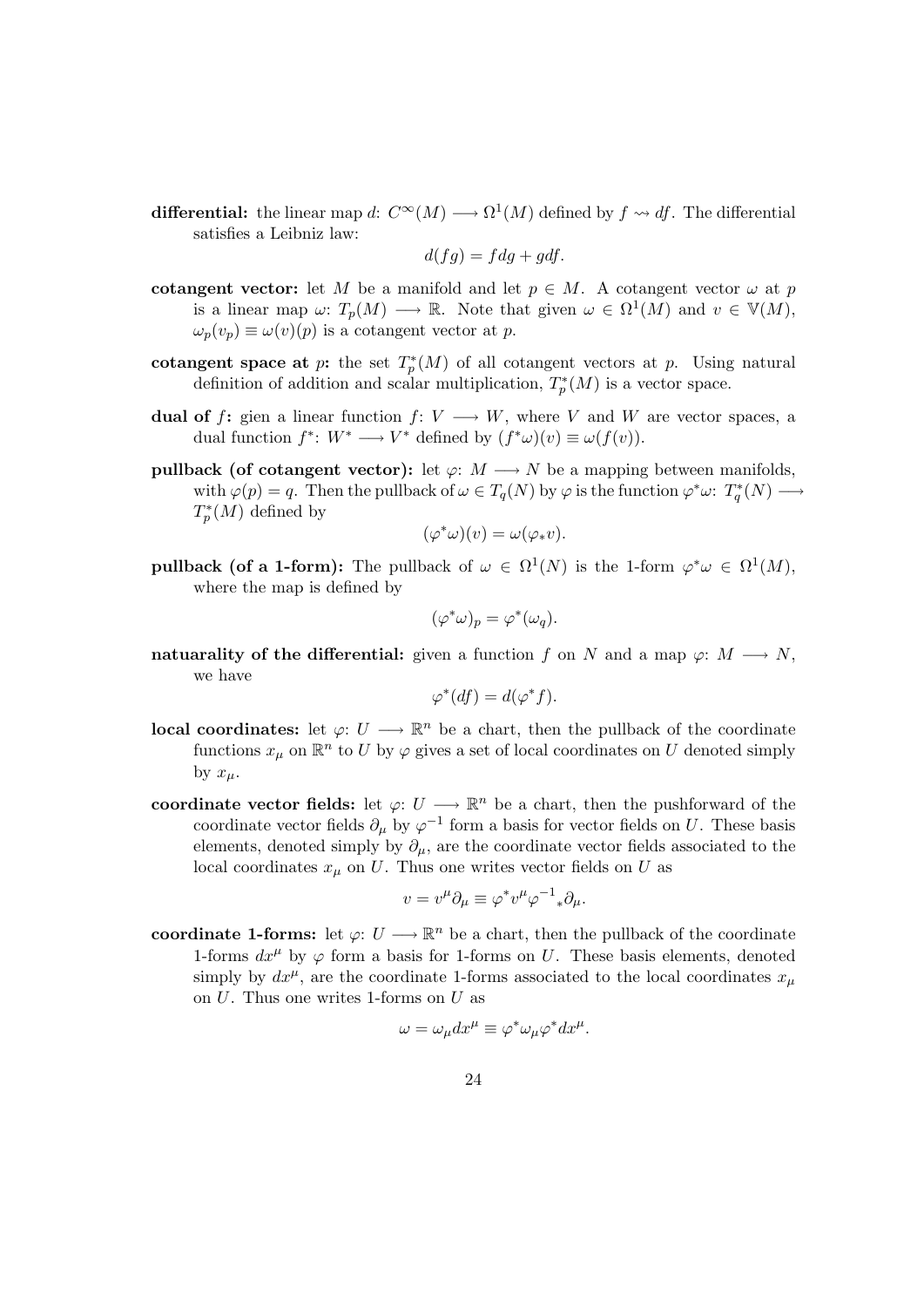change of basis (vector fields): the change of basis formula for vector fields is

$$
\partial_\mu = \frac{\partial x'^\nu}{\partial x^\mu} \partial'_\nu,
$$

which in terms of coordinates gives

$$
v^{\prime\nu} = \frac{\partial x^{\prime\nu}}{\partial x^{\mu}} v^{\mu},
$$

change of basis (1-forms): the change of basis formula for 1-forms is

$$
dx^{\prime\nu} = \frac{\partial x^{\prime\nu}}{\partial x^{\mu}} dx^{\mu},
$$

which in terms of coordinates gives

$$
\omega'_{\nu} = \frac{\partial x^{\mu}}{\partial x'^{\nu}} \omega_{\mu},
$$

- dual basis: given a general basis  $e_{\mu}$  for vector fields on a chart U, where  $e_{\mu} = T_{\mu}^{\nu} \partial_{\mu}$ for some invertible  $T^{\nu}_{\mu}$ , there exists a unique dual basis of 1-forms  $f^{\mu}$  on U such that  $f^{\mu}(e_{\nu}) = \delta^{\mu}_{\nu}$ .
- exterior algebra: let V be a vector space. The exterior algebra, denoted  $\Lambda V$ , is the algebra generated by wedge products of elements of V, i.e.  $v \wedge w$  for  $v, w \in V$ , subject to the constraint  $v \wedge w = -w \wedge v$ .
- $\Lambda^p V$ : the subspace of  $\Lambda V$  consisting of linear combinations of p-fold products of vectors in V, e.g.  $v_1 \wedge \cdots \wedge v_n$ . Elements of V in this set are said to have degree p.  $\Lambda^0 V$  is defined to be R. The dimension of  $\Lambda^p V$  is  $\binom{n}{p}$  if V is an *n*-dimensional space and  $\Lambda^p V$  is empty if  $p > n$ . It also happens to be the case that

$$
\Lambda V = \bigoplus \Lambda^p V
$$

and that  $\Lambda V$  is  $2^n$  dimensional.

differential forms: the differential forms on a manifold  $M$  is the algebra, denoted  $\Omega(M)$ , generated by wedge products of elements of  $\Omega^1(M)$  subject to the constraint  $\omega \wedge \mu = -\mu \wedge \omega$  for each  $\omega, \mu \in \Omega^1(M)$ . Locally finte linear combinations, i.e. linear combinations for which for every point  $p$  in  $M$  has a neighborhood where only finitely manyy terms are nonzero.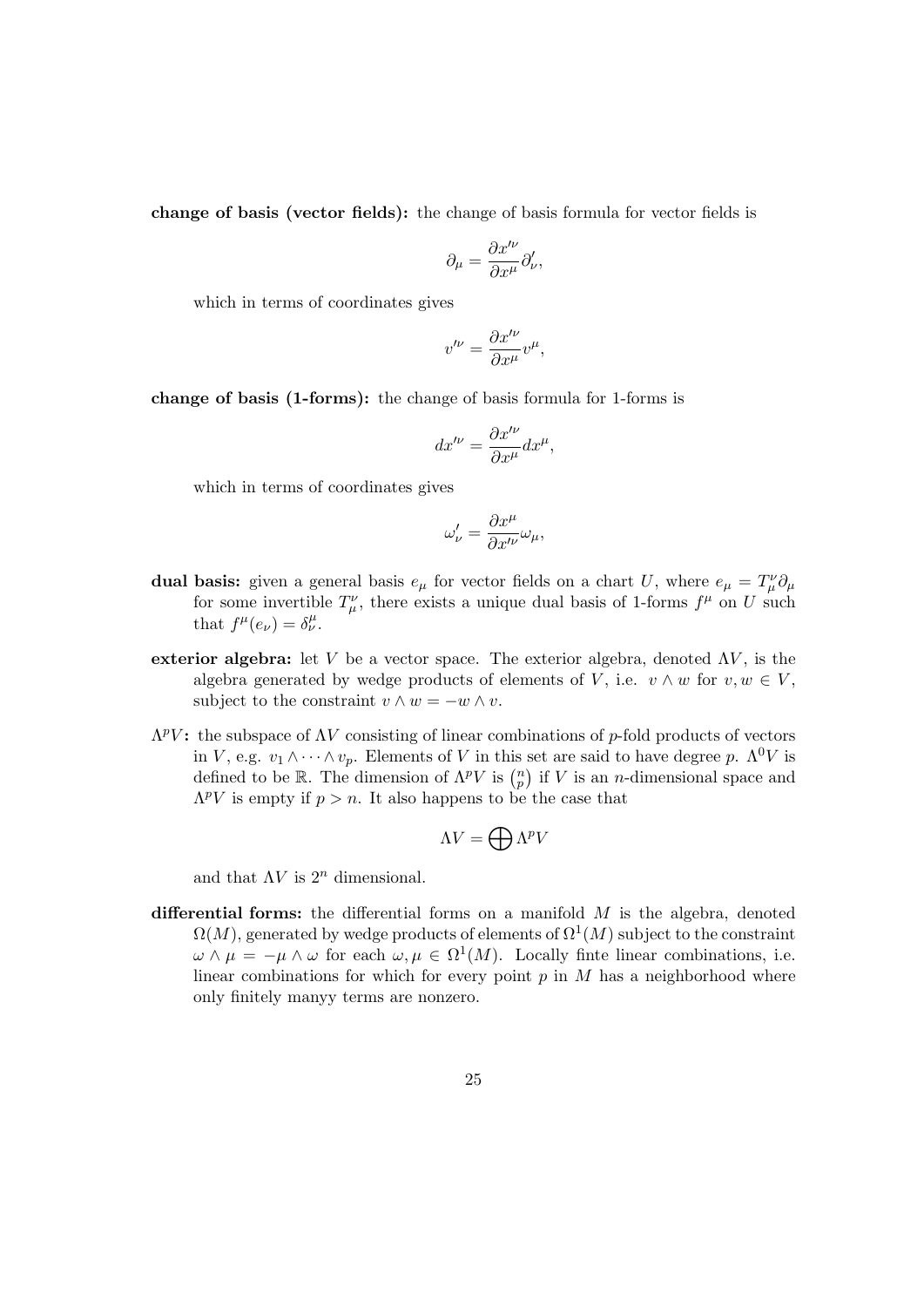$\Omega^p(M)$ : the space of all linear combinations of p-forms, i.e. products of p 1-forms. With this we have that

$$
\Omega(M) = \bigoplus_p \Omega^p(M).
$$

exterior derivative (differential): the unique set of maps

$$
d\colon \Omega^p(M) \longrightarrow \Omega^{p+1}(M)
$$

such that the following properties hold:

- 1.  $d: \Omega^p(M) \longrightarrow \Omega^{p+1}(M)$  agrees with the previous definition.
- 2.  $d(\omega + \mu) = d\omega + d\mu$  and  $d(c\omega) = cd\omega$  for all  $\omega, \mu \in \Omega(M)$  and  $c \in \mathbb{R}$ .
- 3.  $d(\omega \wedge \mu) = d\omega \wedge \mu + (-1)^p \omega \wedge d\mu$  for all  $\omega \in \Omega^p(M)$  and  $\mu \in \Omega(M)$ .
- 4.  $d(d\omega) = 0$  for all  $\omega \in \Omega(M)$ .

The differential has the very important property that  $d^2 = 0$ .

natuarality of the differential: given a differential form  $\omega \in \Omega^p(N)$  and a map  $\varphi: M \longrightarrow N$ , we have

$$
\varphi^*(d\omega) = d(\varphi^*\omega).
$$

closed differential form: a differential form for which the exterior derivative is zero.

exact differential form: a differential form that is the exterior derivative of a differential form.

### B Definitions from Lie Group Theory

#### B.1 Lie Groups and Lie Algebras

- Lie group: Let G be a group with law of composition  $\cdot : G \times G \longrightarrow G$  given by  $(g_1, g_2) \rightsquigarrow g_1 \cdot g_2 \equiv g_1 g_2$ . A real Lie group  $G_L$  is a group that is also a manifold such that the mapping from any element to its inverse and the mapping from any two elements to their product are smooth maps. This last condition is equivalent to the condition that the mapping  $(g_1, g_2) \rightsquigarrow g_1 g_1^{-1}$  is  $C^{\infty}$ .
- **Group action:** Let G be a group and let S be some set. Then G acts on S if there exists a map  $G \times S \longrightarrow S$  defined by  $(g, s) \rightsquigarrow s'$ , where  $g \in G$  and  $s, s' \in S$  that satisfies the following axiom:  $(gg', s) = (g, (g', s))$  for any  $g, g' \in G$  and  $s \in S$ . In this case  $S$  is called a  $G$ -set.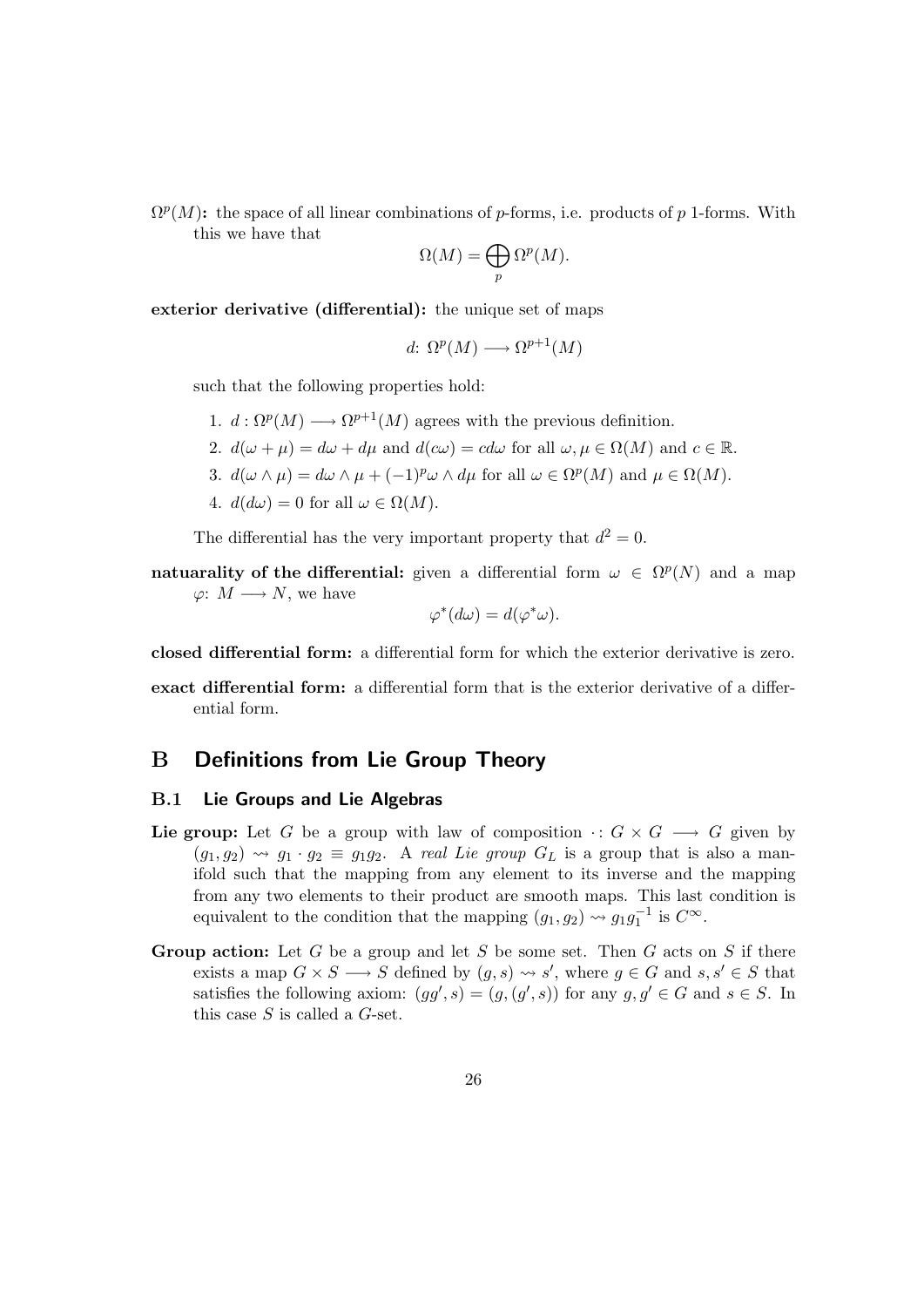- **Free action:** Let S be a G-set. Then G acts freely on S if the only group element that satisfies the condition  $qs = s$  for all  $s \in S$  is the identity element of G.
- right and left translations: The right and left translations of  $G_L$  are the diffeomorphisms of  $G_L$  labelled by the elements  $g \in G_L$  and defined by:

$$
r_g: G \longrightarrow G, \qquad g' \leadsto g'g \tag{16}
$$

$$
l_g: G \longrightarrow G, \qquad g' \leadsto gg'. \tag{17}
$$

- **group representation:** A group representation is a homomorphism  $\rho: G \longrightarrow GL(V)$ , where  $GL(V)$  denotes the general linear group of V, viz. the space of linear transformations on V.
- Lie group homomorphism: A homomorphism of Lie groups is a homomorphism of groups that is also smooth map between the underlying manifolds of the two Lie groups.
- Lie group representation: A Lie group representation is a group representation where the homomorhpism  $\rho$  is a homomorphism of Lie groups.
- Lie Algebra: If G is a Lie group, then the Lie algebra of G, denoted  $\mathfrak{g}$ , is the tangent space of the identity element of  $G, T_eG$ .  $T_eG$  is isomorphic to the space of all left-invariant vector fields  $L(G)$ , so both can be considered as g the Lie Algebra of G.
- **left-invariant vector field:** A vector field X on a Lie group G is *left-invariant* if it is  $l_q$ -related to itself for all  $q \in G$ , i.e.

$$
l_{g*}X = X \text{ for all } g \in G,
$$

where  $l_{g*}$  is the push forward map of  $l_g$ , defined by (17). Similarly a vector field X is right-invariant if it is  $r_q$ -related to itself for all  $q \in G$ . The set of all left-invariant vector fields on a Lie group G is denoted  $L(G)$  and is a real vector space.

Lie bracket: for any two left-invariant vector fields  $X_1$  and  $X_2$ , their *commutator* or Lie bracket  $[X_1, X_2] \equiv X_1 X_2 - X_2 X_1$  is also a left-invariant vector field. The Lie bracket has a set of identifying properties, viz. antisymmetry, bilinearity and the Jacobi identity:

$$
[A, [A', A'']] + [A', [A'', A]] + [A'', [A, A']] = 0
$$
, for all  $A, A', A'' \in \mathfrak{g}$ .

homomorphism of Lie Algebras: A homomorphism of Lie algebras is defined as a linear map  $\rho: \mathfrak{g} \longrightarrow \mathfrak{h}$  such that  $\rho([A, A']) = [\rho(A), \rho(A')]$  for all  $A, A' \in \mathfrak{g}$ .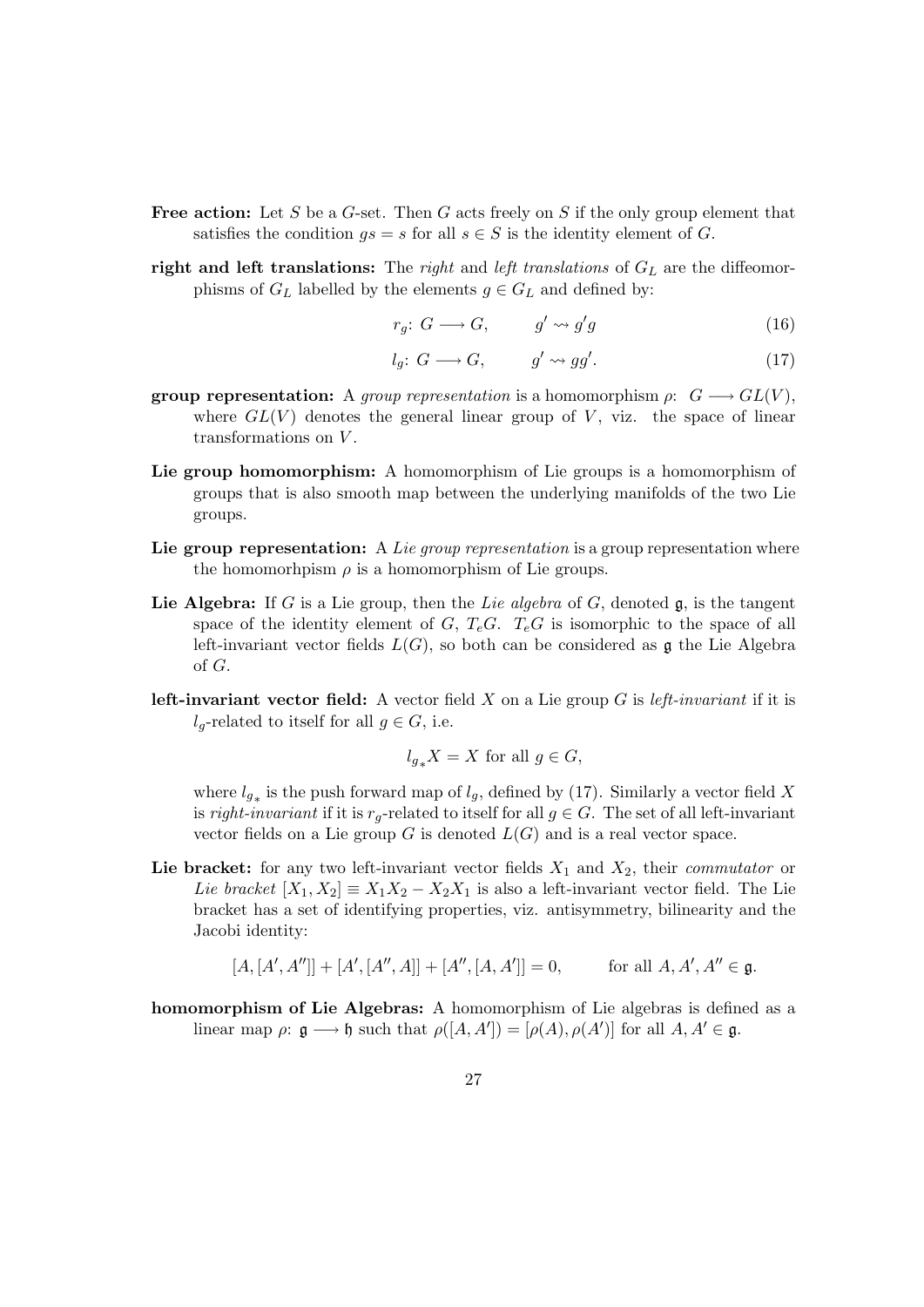### C Definitions from the Theory of Fibre Bundles

### C.1 Fibre Bundles

**bundle:** A bundle is defined to be a structure  $(E, \pi, M)$  consisting of a smooth manifold E, a smooth manifold M and an onto smooth map  $\pi: E \longrightarrow M^{28}$  The manifold  $E$  is called the *total space* or *bundle space*, the manifold  $M$  is called the *base space*, and  $\pi$  is called the projection map. For each point  $p \in M$ , the inverse image of p under  $\pi$ 

$$
E_p = \{q \in E : \pi(q) = p\}
$$

is called the fibre over p.

- fibre bundle: If for each  $p \in M$  E<sub>p</sub> is homeomorphic to a common space F, then F is known as the fibre of the bundle and the bundle is called a fibre bundle.
- bundle morphism: A morphism of two bundles  $\pi: E \longrightarrow M$  and  $\pi': E' \longrightarrow M'$  is a map  $\psi: E \longrightarrow E'$  together with a map  $\phi: M \longrightarrow M'$  such that  $\psi$  maps each fibre  $E_p$  into the fibre  $E'_{\phi(p)}$ . These maps have the property that  $\pi' \circ \psi = \pi \circ \phi$ .
- **bundle isomorphism:** A bundle morphism is an isomorphism if both  $\phi$  and  $\psi$  are diffeomorphisms.
- restriction of a bundle: The resriction of a bundle  $\pi: E \longrightarrow M$  to a submanifold  $S \subseteq M$  is formed by total space  $E|_S = \{q \in E | \pi(q) \in S\}$ , base space S and projection map  $\pi|_S$ .
- trivial bundle: bundles  $(E, \pi, M)$  that have the property that they are isomorphic to a product bundle  $(M \times F, pr, M)$  for some space F.
- locally trivial bundle: A bundle is called *locally trivial* with standard fibre  $F$  if for each point  $p \in M$ , there is a neighborhood U of p and a bundle isomorphism  $\phi: E|_U \longrightarrow U \times F.$
- section or cross-section: A section of a bundle  $(E, \pi, M)$  is a map s:  $M \longrightarrow E$  such that the image of each point  $p \in M$  lies in the fibre  $E_p$  over p.
- vector bundle: An n-dimensional real vector bundle is a locally trivial fibre bundle  $(E, \pi, M)$  where each fibre  $E_p$  is an *n*-dimensional vector space provided that for each  $p \in M$  there is a neighborhood U of p and a local trivialization  $\phi: E|_U \longrightarrow$  $U \times \mathbb{R}^n$  that maps each fibre  $E_p$  to the fibre  $\{p\} \times \mathbb{R}^n$  linearly.

<sup>&</sup>lt;sup>28</sup>The resriction that E, M and  $\pi$  be smooth technically makes the bundle in question a  $C^{\infty}$ -bundle. For E and M topological manifolds and  $\pi$  continuous,  $(E, \pi, M)$  would be a bundle. But since we are will always have the former restrictions the will be no confusion caused by calling  $C^{\infty}$ -bundles 'bundles.'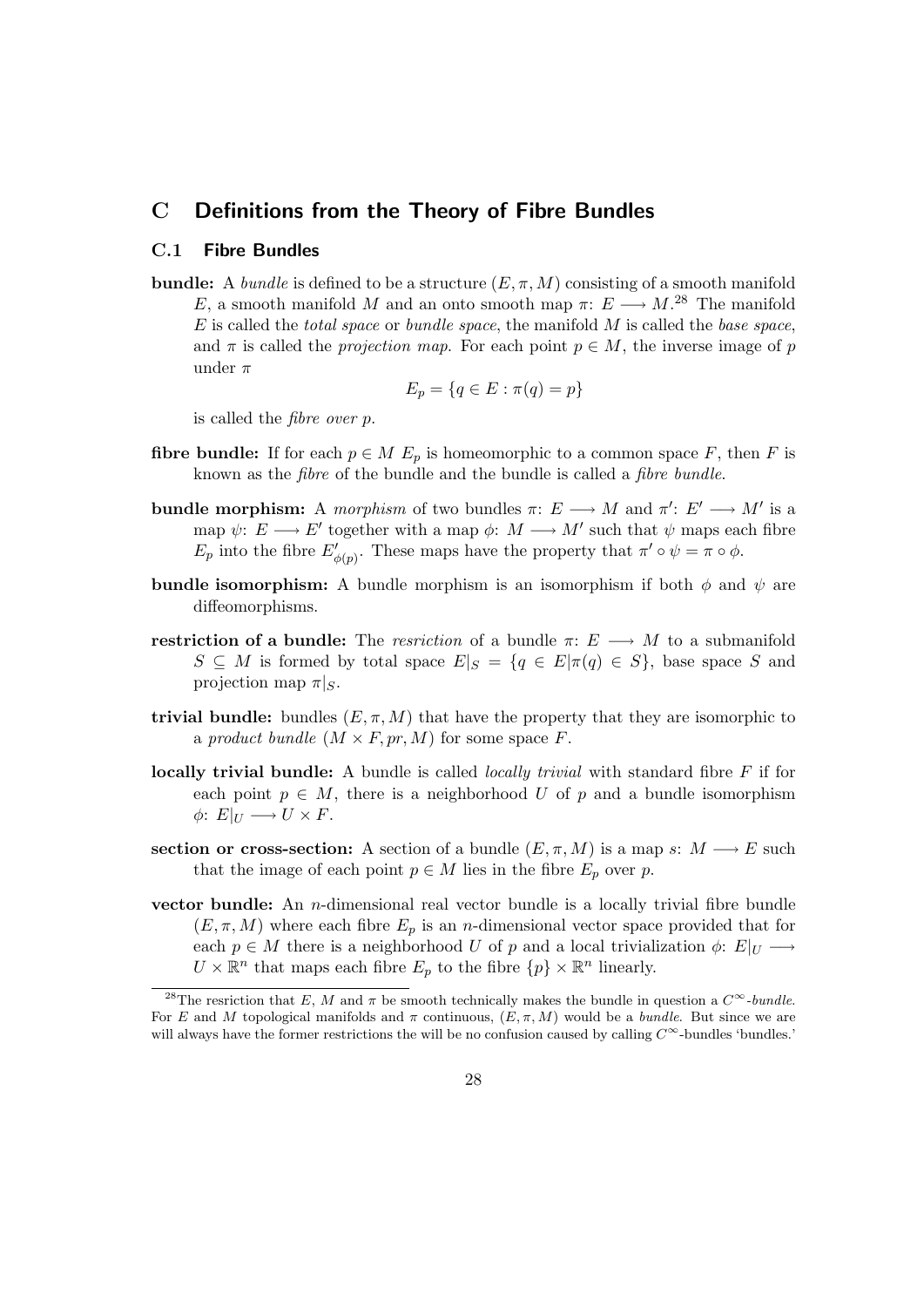dual bundle: Given a vector bundle  $(E, \pi, M)$  one can construct the *dual bundle*  $(E^*, \pi^*, M)$ , where

$$
E^* = \bigcup_{p \in M} E_p^*,
$$

where  $E_p^*$  is the dual space of  $E_p$  and  $\pi^*: E^* \longrightarrow M$  the map from each  $E_p^*$  to p.

- direct sum vector bundle: given two vector bundles  $(E, \pi, M)$  and  $(E', \pi', M)$  it is possible to construct the *direct sum vector bundle*  $E \oplus E'$  over M, where the fibre over  $p \in M$  is  $E_p \oplus E'_p$
- tensor product vector bundle: given two vector bundles  $(E, \pi, M)$  and  $(E', \pi', M)$ it is possible to construct the *tensor product vector bundle*  $E \otimes E'$  over M, where the fibre over  $p \in M$  is  $E_p \otimes E'_p$ .
- exterior algebra bundle: Given a vector bundle  $E$  one can define an *exterior algebra* bundle  $\Lambda E$  where the fibre over  $p \in M$  is  $\Lambda E_p$ . The sections of the exterior algebra bundle form an algebra when fitted with a wedge product.
- G-bundle: See Appendix D.
- T lives in G: if  $p \in U_\alpha$ , then T lives in G if it is of the form

$$
[p, v]_{\alpha} \longmapsto [p, gv]_{\alpha}
$$

for some  $g \in G$ .

T lives in g: Consider the Lie algebra g of G, T:  $E_p \longrightarrow E_p$  lives in g if it is of the form

$$
[p, v]_{\alpha} \longmapsto [p, d\rho(x)v]_{\alpha}
$$

for some  $x \in \mathfrak{g}$ .

- endomorphism: Given a vector space V the linear functions from V to itself are called endomorphisms. The vector space of all endomorphisms is denoted  $End(V)$ , following [2].
- endomorphism bundle Given a vector bundle  $E$  over a manifold  $M$ , the endomorphism bundle  $\text{End}(E)$  is the bundle  $E \otimes E^*$ .
- **gauge transformation:** if  $(E, \pi, M)$  is a G-bundle, where G is some Lie group, and  $T \in End(E)$  then T is a gauge transformation if  $T(p)$  lives in G for all  $p \in M$ . The set of all gauge transformations forms a group, which we will denote  $\mathcal{G}$ , to distinguish it from the group G of the G-bundle.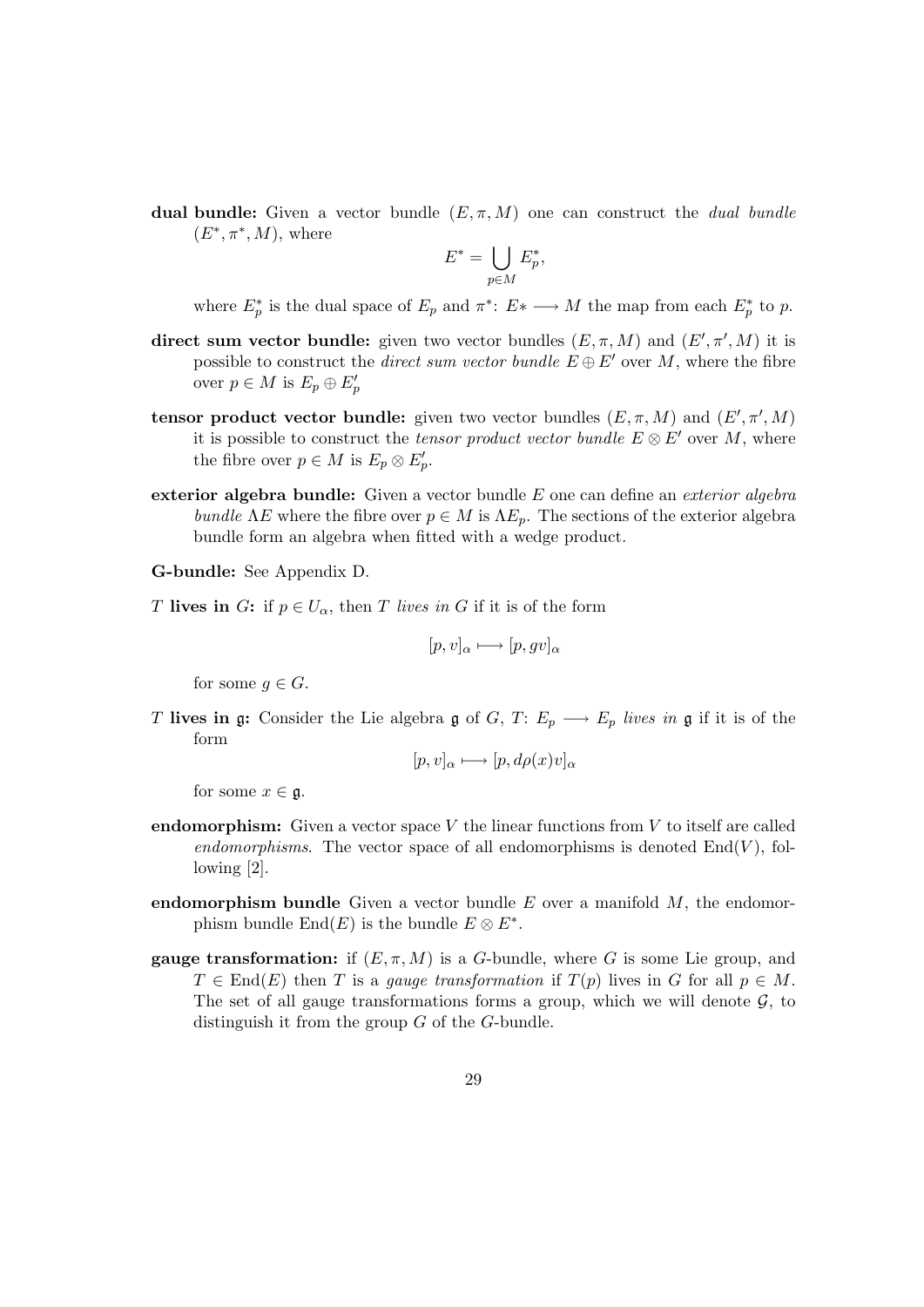### C.2 Connection and Curvature

connection: Suppose that  $(E, \pi, M)$  is a vector bundle and v is a vector field, then a connection on M is a function  $D_v: \Gamma(E) \longrightarrow \Gamma(E)$ ,  $s \rightsquigarrow D_v s$ , that is  $C^{\infty}$ -linear in v and real-linear<sup>29</sup> in  $s \in \Gamma(E)$  and satisfies the Leibniz law

$$
D_v(fs) = v(f)s + fD_v s,
$$

for any  $v \in \mathbb{V}(M), s \in \Gamma(E)$  and  $f \in C^{\infty}(M)$ .

covariant derivative:  $D_v s$  is called the *covariant derivative* of s in the direction of v.

vector potential: the vector potential A is

$$
A=A^i_{\mu j}e_i\otimes e^j\otimes dx^\mu,
$$

and by suppressing the 'internal indicies'  $i$  and  $j$  the components can be written as

$$
A_{\mu} = A_{\mu j}^{i} e_{i} \otimes e^{j}.
$$

standard flat connection: any connection D can be written as  $D^0 + A$ :

$$
D_{v}s = (v(s^{i}) + A^{i}_{\mu j}v^{\mu}s^{j})e_{i} = D_{v}^{0}s + A(v)s.
$$

The connection  $D^0$  is called the *standard flat connection*.

**parallel transport:** Suppose  $(E, \pi, M)$  is a vector bundle with a connection D defined on it. Let  $\gamma: [0, T] \longrightarrow M$  be a smooth map from p to q and suppose that for  $t \in [0, T]$ ,  $u(t)$  is a vector in the fibre of E over  $\gamma(t)$ . Then  $u(t)$  is parallel *transported* along  $\gamma$  if the following condition holds:

$$
D_{\gamma'(t)}u(t) = \frac{d}{dt}u(t) + A(\gamma'(t))u(t).
$$

- covariant derivative The object  $D_{\gamma'(t)}u(t)$  in the previous definitoin is called the covariant derivative.
- curvature Given a vector bundle  $(E, \pi, M)$ , two vector fields v and w on M and a conneciton D, the curvature  $F(v, w)$  is defined to be the operator on sections of  $E$  defined by

$$
F(v, w)s = D_v D_w s - D_w D_v s - D_{[v, w]} s,
$$

where the last term is included to correct for the fact that the covariant derivatives may fail to commute because the vector fields  $v$  and  $w$  fail to commute, i.e. have non-vanishing Lie bracket. The curvature is  $C^{\infty}$ -linear over v, w and s.

 $\sqrt[29]{29}$ Or complex-linear if E is a complex vector bundle